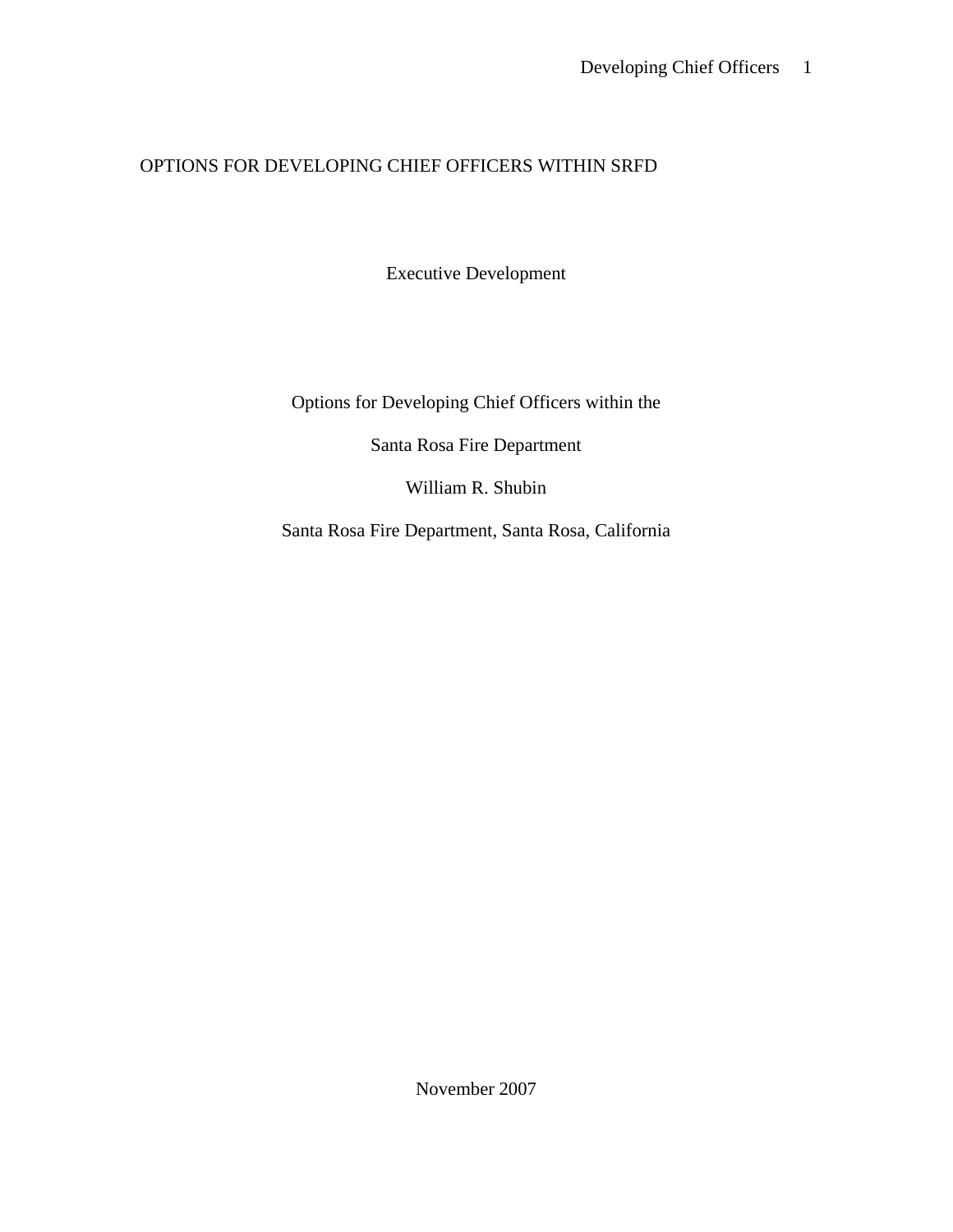## **CERTIFICATION STATEMENT**

I hereby certify that this paper constitutes my own product, that where the language of others is set forth, quotation marks so indicate, and that appropriate credit is given where I have used the language, ideas, expressions, or writings of another.

Signed: \_\_\_\_\_\_\_\_\_\_\_\_\_\_\_\_\_\_\_\_\_\_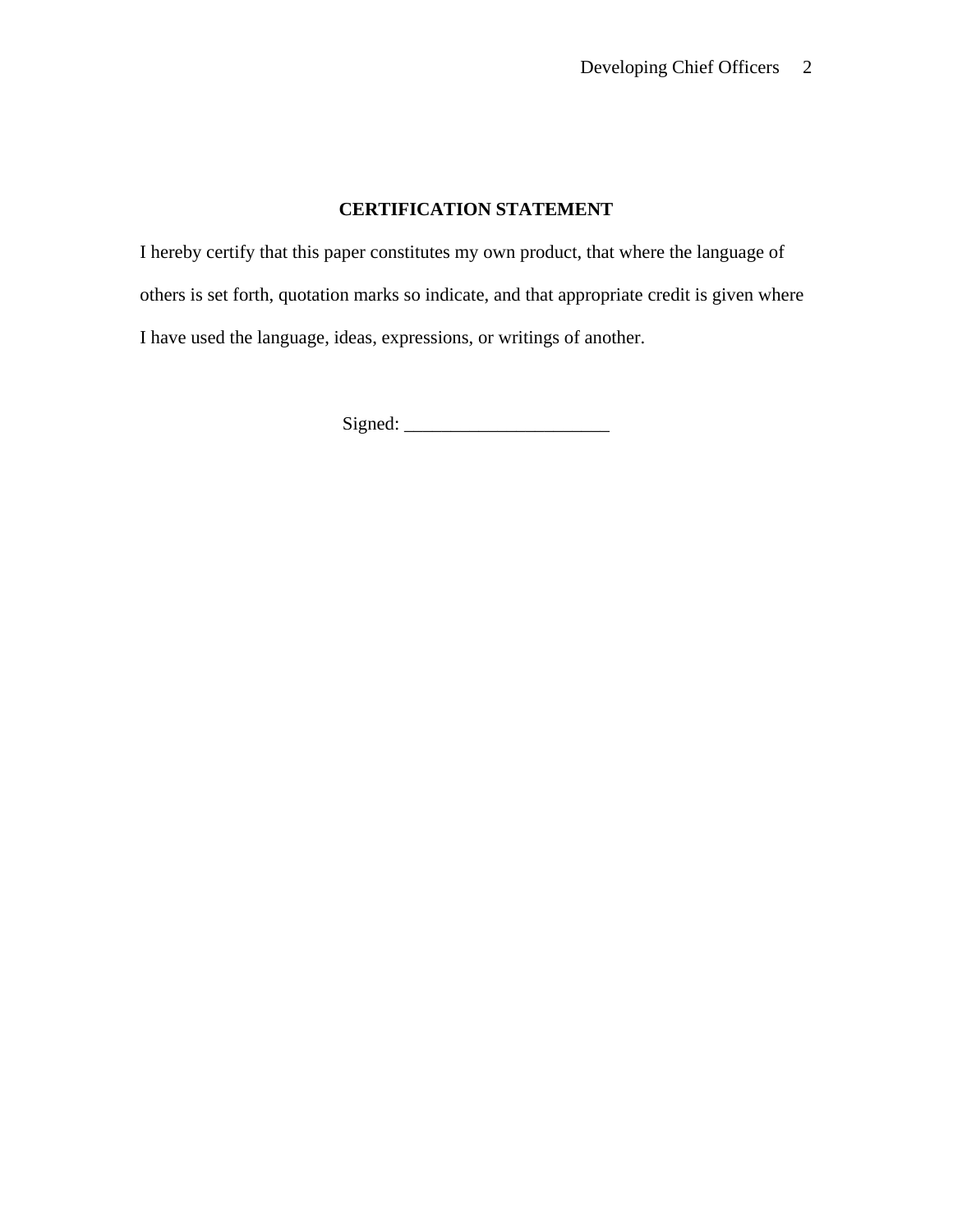### Abstract

 The problem was that all Santa Rosa Fire Department (SRFD) chief officers will retire by 2012, thus leading to the possibility of discontinuity of the department's mission. The purpose of this research was to identify ways to increase the pool of chief officer candidates within SRFD.

Through descriptive research, chief officer standards and guidelines were identified, other fire departments were surveyed about this issue, and essential components SRFD should consider were identified, along with the internal promotional interest of company officers.

The research was accomplished through literature review and surveys. The results showed the importance of developing a chief officer employee development program. Recommendations included the design, implementation and evaluation process for a chief officer's employee development program.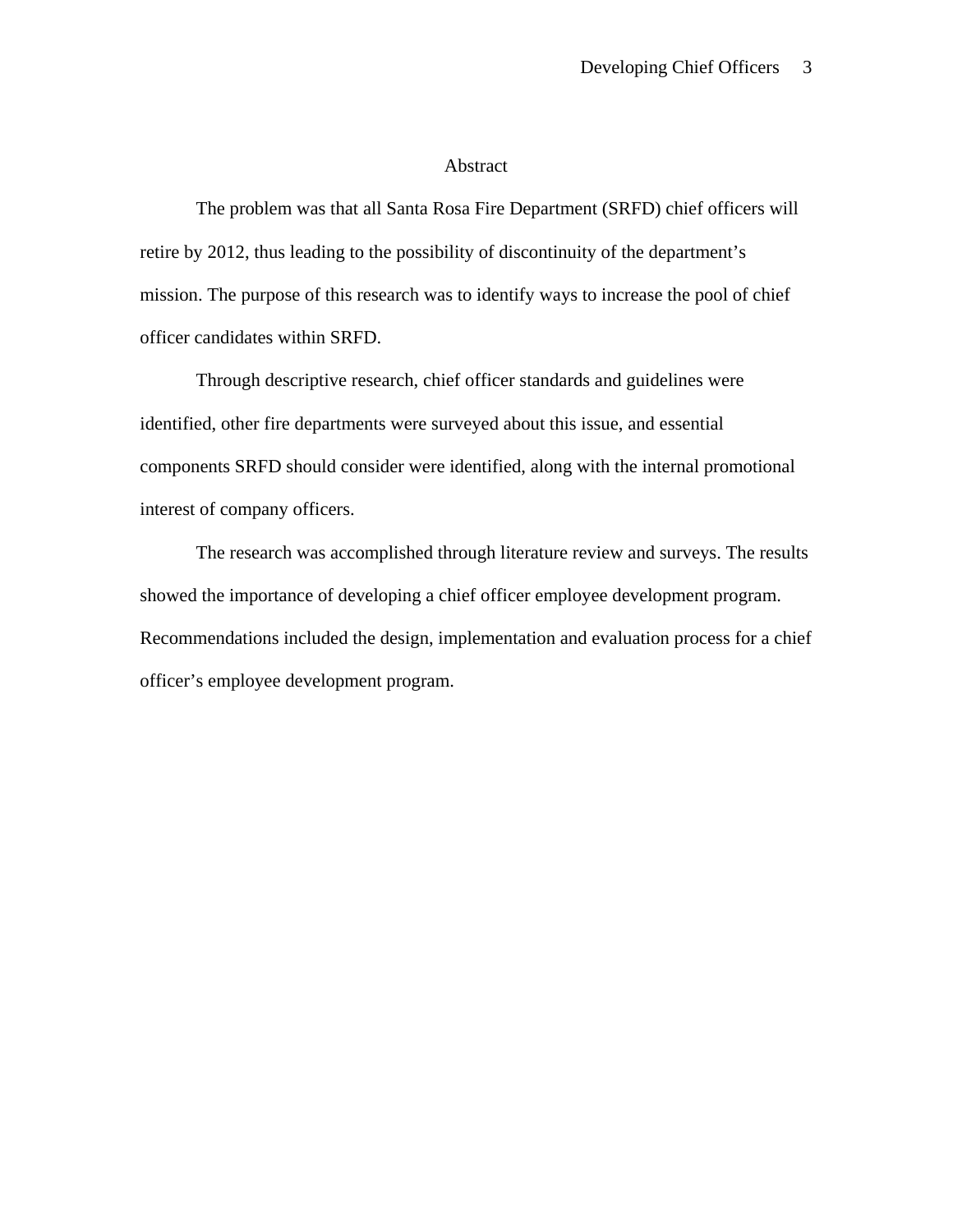## Table of Contents

|--|--|

## Appendices

| Appendix A: Intra-departmental electronic mail survey memorandum30       |  |
|--------------------------------------------------------------------------|--|
|                                                                          |  |
|                                                                          |  |
| Appendix D: External fire department electronic mail survey memorandum35 |  |
| Appendix E: External fire department electronic mail survey36            |  |
|                                                                          |  |
|                                                                          |  |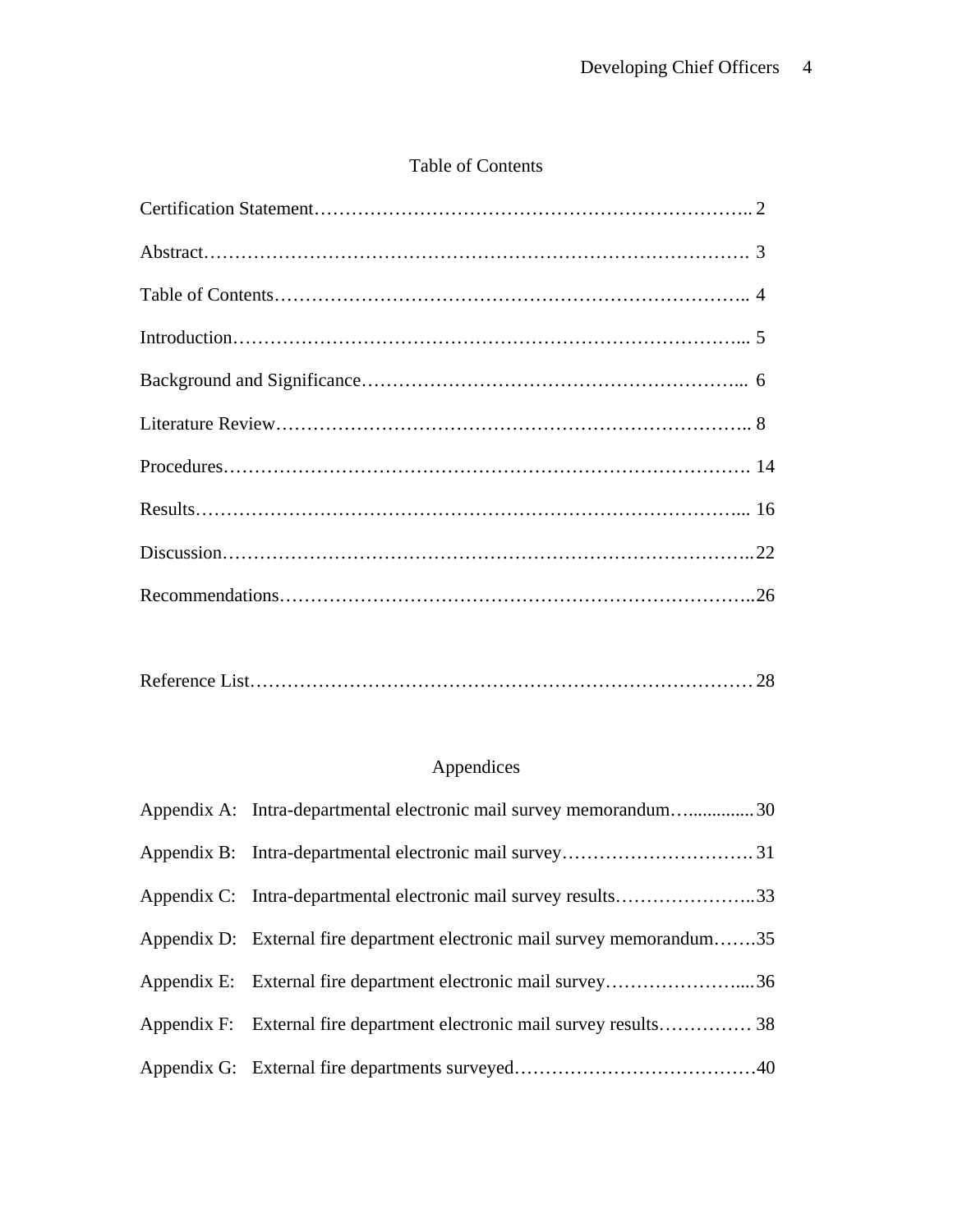### Introduction

 Leadership demands on executives and managers are growing exponentially. This has challenged many companies and left them searching for not only executive leadership, but mid level managers as well. Gates (2007) references a recent study which identified the top ten issues of highest concern for human resource departments. Leadership development was listed second of the highest concerns with succession planning ranked sixth.

California fire departments are losing a record number of personnel due to early retirements. The majority of these retirements are due to increased retirement benefits negotiated throughout the state. This is evident as departments struggle to keep up with the increasing number of vacancies at all ranks, most notably the chief officer ranks. Departments up and down the state that proactively prepared their workforce for career advancement are finding a larger pool of qualified chief officer candidates when vacancies occur. Montez (2005) discusses how 25% of Salinas Fire Department's workforce is eligible for retirement due to increased retirement benefits. If all personnel who are eligible to retire take advantage of the increased retirement benefits it would reduce their average years of fire service experience from 15 ½ years down to 8. Promotions are anticipated at all levels of their organization

The problem is all Santa Rosa Fire Department (SRFD) chief officers will retire by 2012 and there are limited number of qualified personnel to fill these management positions, thereby leading to the possible discontinuity of the department's mission; to save life and property.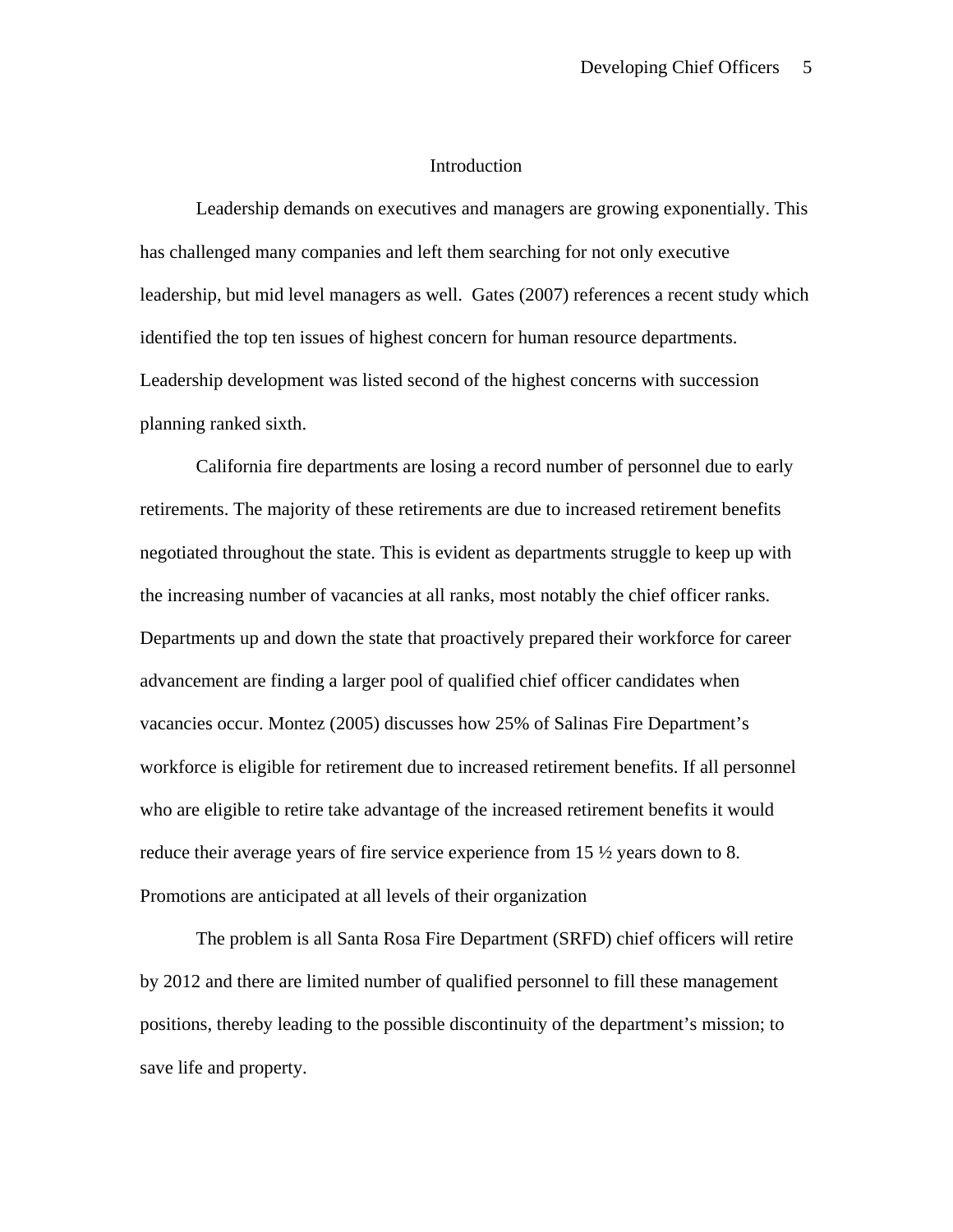The purpose of this research is to identify how SRFD can increase their qualified pool of chief officer candidates. Descriptive methodology will be utilized to answer the following questions: a) what standards or guidelines are available to establish chief officer competencies?, b) what are other fire departments doing to increase their internal candidate pool for chief officer positions?, c) what are the essential components SRFD should consider when developing personnel for chief officer positions?, and d) what is the level of interest within SRFD fire captains regarding promotion?

#### Background and Significance

 The City of Santa Rosa Fire Department is located approximately 40 miles north of San Francisco in middle of the Sonoma County wine country. It is an all-risk fire department with a total population of approximately 163,095 within 43 square miles. SRFD has an annual budget \$26.2 million and is the largest fire department between San Francisco and Portland, Oregon. In 2006, SRFD responded to 18,558 requests for service.

Unfortunately, the City of Santa Rosa resides on top of the Rogers Creek earthquake fault line which on April 18, 1906 caused over 100 deaths and the highest structural damage per capita for any city in California, including San Francisco.

 City limits for Santa Rosa were established in 1984. Soon after, City Ordinance #115 was passed creating the City's first paid fire department. By 1900, SRFD was serving a population of 5,500 out of one fire station with only one officer, the fire chief. Today SRFD is staffed with 150 sworn and twelve non-sworn personnel. The organization structure operates within three bureaus; Administration, Operation and Prevention. The Administration bureau consists of the fire chief and nine non-sworn administrative personnel.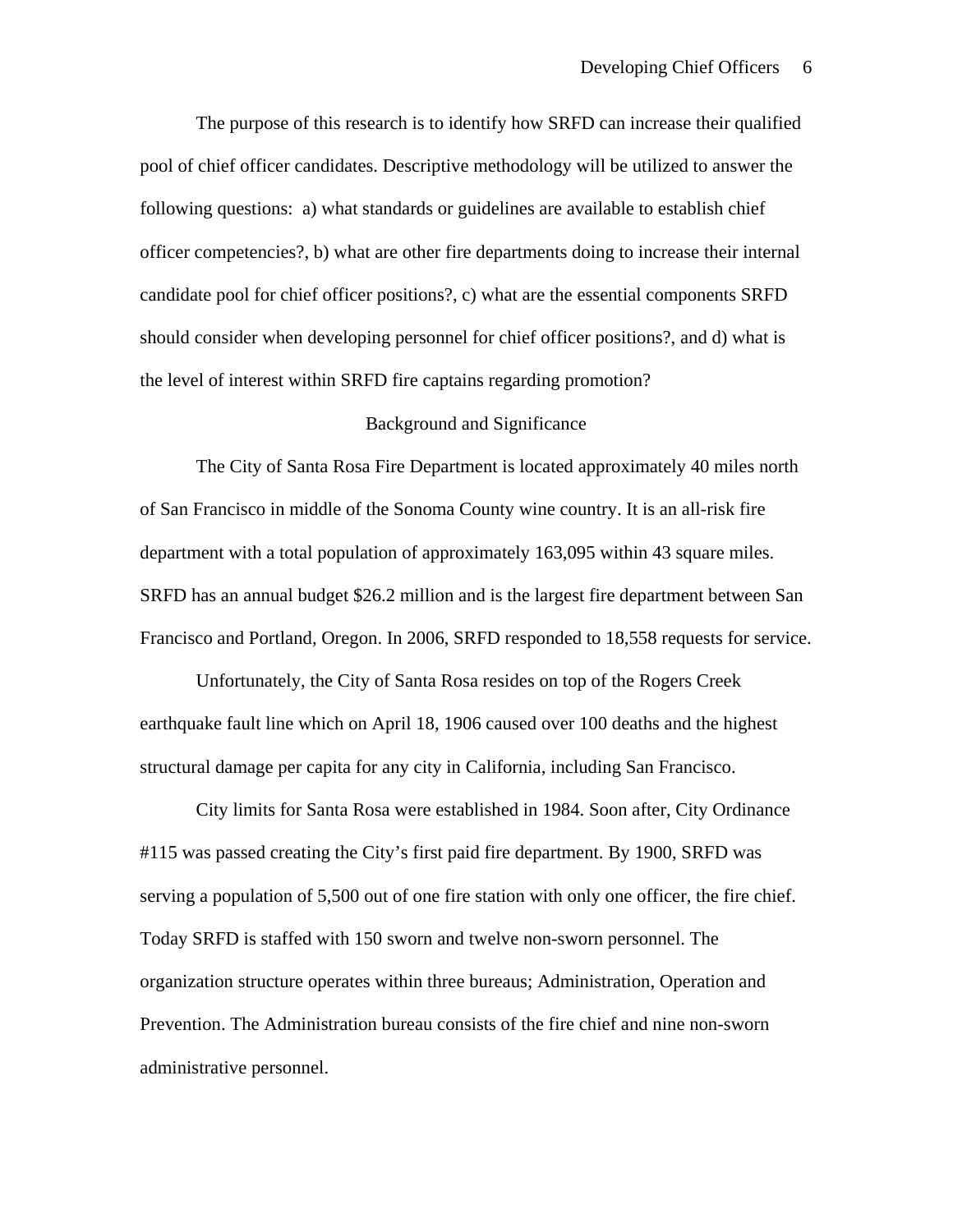The Operation Bureau has 140 sworn personnel managed by one deputy chief, one division chief, three battalion chiefs and 43 captains. It provides all-risk service to the citizens of Santa Rosa with the delivery of emergency medical services, fire prevention and suppression, hazardous material mitigation, public education and technical rescue. These services are provided out of ten fire stations staffed which house one battalion, ten advance life support fire engines and two basic life support truck companies. Also included is a hazardous material unit, technical rescue unit, water tender and two wildland patrol units which are crossed staffed a various stations.

The Prevention Bureau operates with ten sworn and three non-sworn personnel who perform building plan checks, code enforcement, fire prevention activities, as well as hazardous material compliance, neighborhood rehabilitation and public education programs.

SRFD is faced with significant changes at the executive and mid-management levels of the organization. All seven chief officers are soon to be eligible for retirement and there is a lack of qualified chief officer candidates to take their places. Currently there are no guidelines within the department to prepare company officers for management positions, thus leading to the possibility of discontinuity of the department's mission which reads, "The mission of the Santa Rosa Fire Department is to minimize the loss of life and damage to property and the environment resulting from fires, medical emergencies, complex rescues, and disasters through prevention, education, fire suppression, medical services, and other related emergency and non-emergency activities.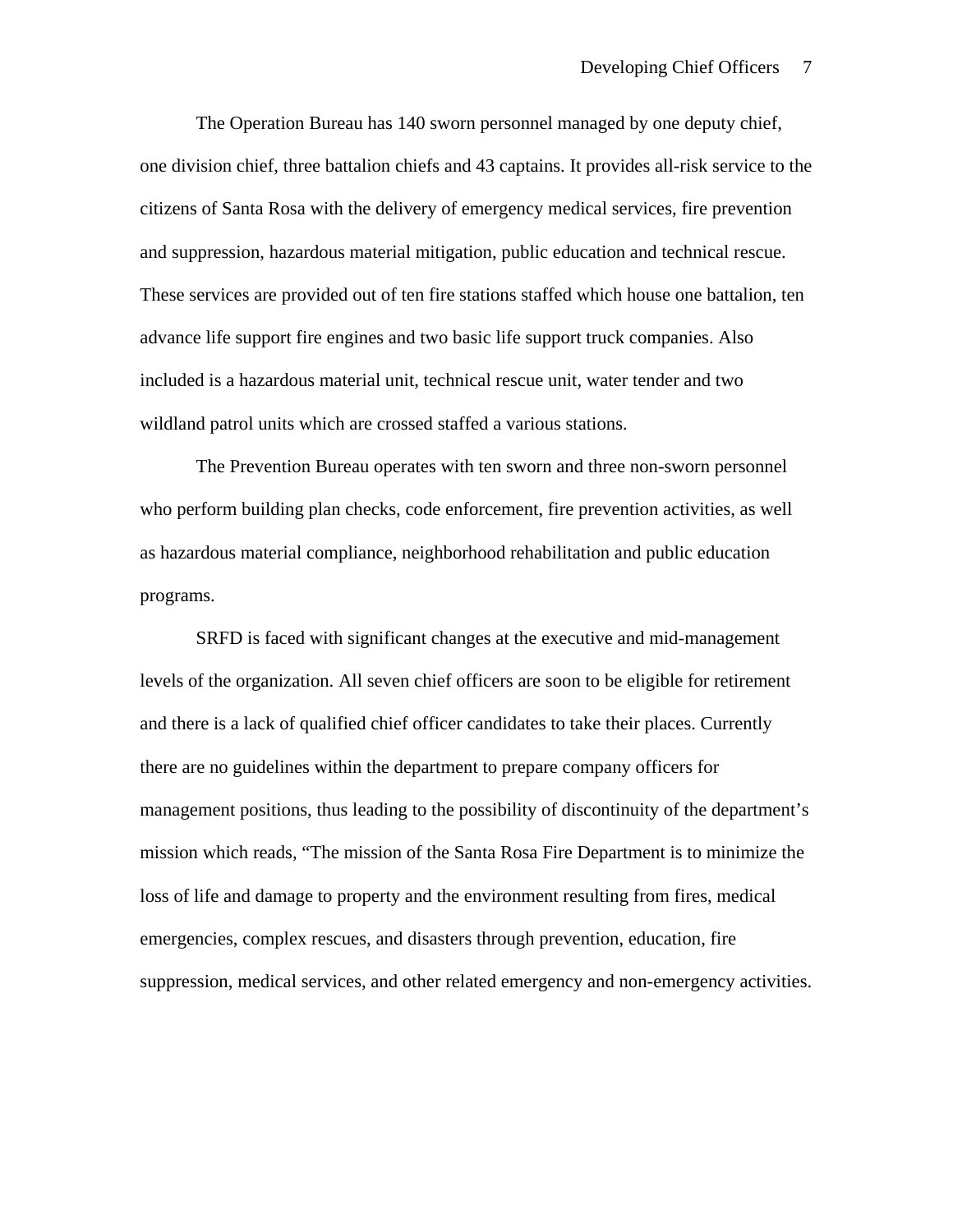We will actively participate in our community, serve as role models, and strive to effectively and efficiently utilize all of the resources at our command to provide a service deemed excellent by our citizens" (SRFD strategic plan, 2005, p. 6).

 The significance of this applied research project (ARP) relates to the organizational culture and change curriculum discussed in the Executive Development course (NFA 2006). This ARP relates to the United States Fire Administration (USFA) Operational Objective: "To respond appropriately in a time manner to emerging issues" (USFA 2003). This ARP will examine ways company officers can prepare themselves to become chief officers, thereby increasing the pool of qualified chief officer candidates within SRFD.

#### Literature Review

 The purpose of this literature review is to research components which help identify how SRFD can increase its qualified pool of chief officer candidates. The literature review collected data from both private and public sectors relative to the topic. Research primarily consisted of gathering information at: a) Learning Resource Center (LRC), b) Sonoma County, California public library system, c) California State Fire Marshals Office, d) International Association of Fire Chiefs, and e) Santa Rosa Fire Department Training Division. The Internet was also used to gather pertinent subject matter.

 Healthcare organizations are not placing enough emphasis on developing personnel to become future leaders. Succession planning is defined as "any process that is designed to ensure a continued pool of qualified candidates, thereby providing provisions to continue effective organizational performance" (Collins 2007, p. 17). Succession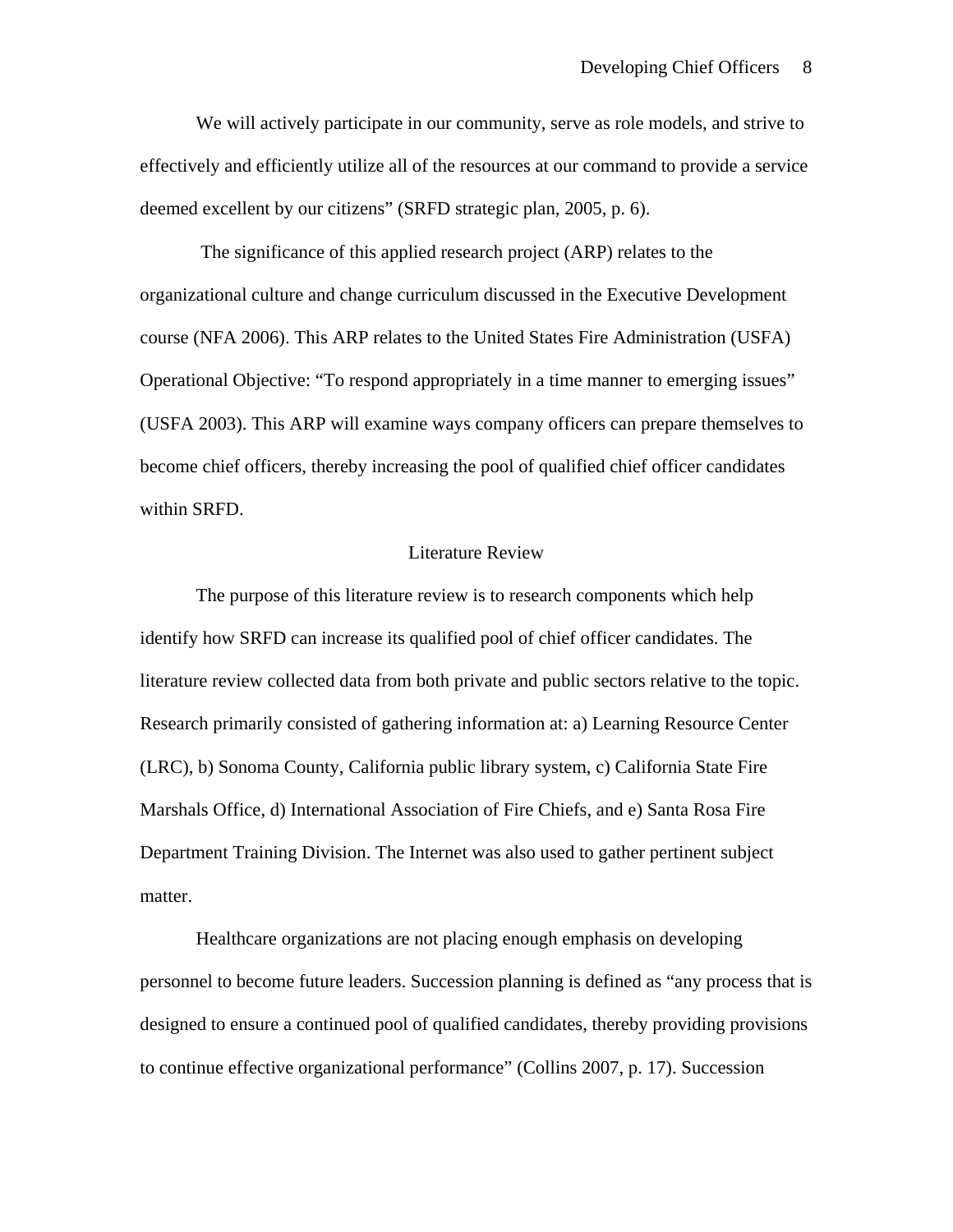planning differs from replacement planning in that it focuses on operational needs. It is not based on a reaction due to an unexpected event; it is a proactive process which secures the human resource needs to ensure success in an organization.

 Johnson (2004) states succession planning is hard work for any organization. It is a difficult process which requires open communication and commitment from the entire organization. The organizational culture needs to embrace change, and management of the entire process is a must. Johnson (2004) has broken down succession planning into four components or steps: a) Identify existing competencies relating to leadership needs as well as to the needs of your department and the community it serves, b) Evaluate members of your department and how they fit with the mission, vision, and values, c) Implement coaching, mentoring, recruitment and training requirements that are consistent with the department's operational needs and its mission, vision and values, and d) develop a plan (p. 2). A well developed succession plan will ensure consistency in leadership while obtaining organizational goals.

 The need to develop and promote managers through chief officer programs is essential in order to facilitate competencies in the workforce. Management competencies are described by Robins, S. & DeCenzo, D. (2004) as attitudes, knowledge, and skills as they relate to effective management performance. They describe managers as individuals who should be able to initiate and implement change in order to improvement in service, products and systems. Managers are expected to have the ability to recruit and select personnel in order to develop teams, individuals, and work towards enhancing performance. They must also have the ability to secure resource allocations in order to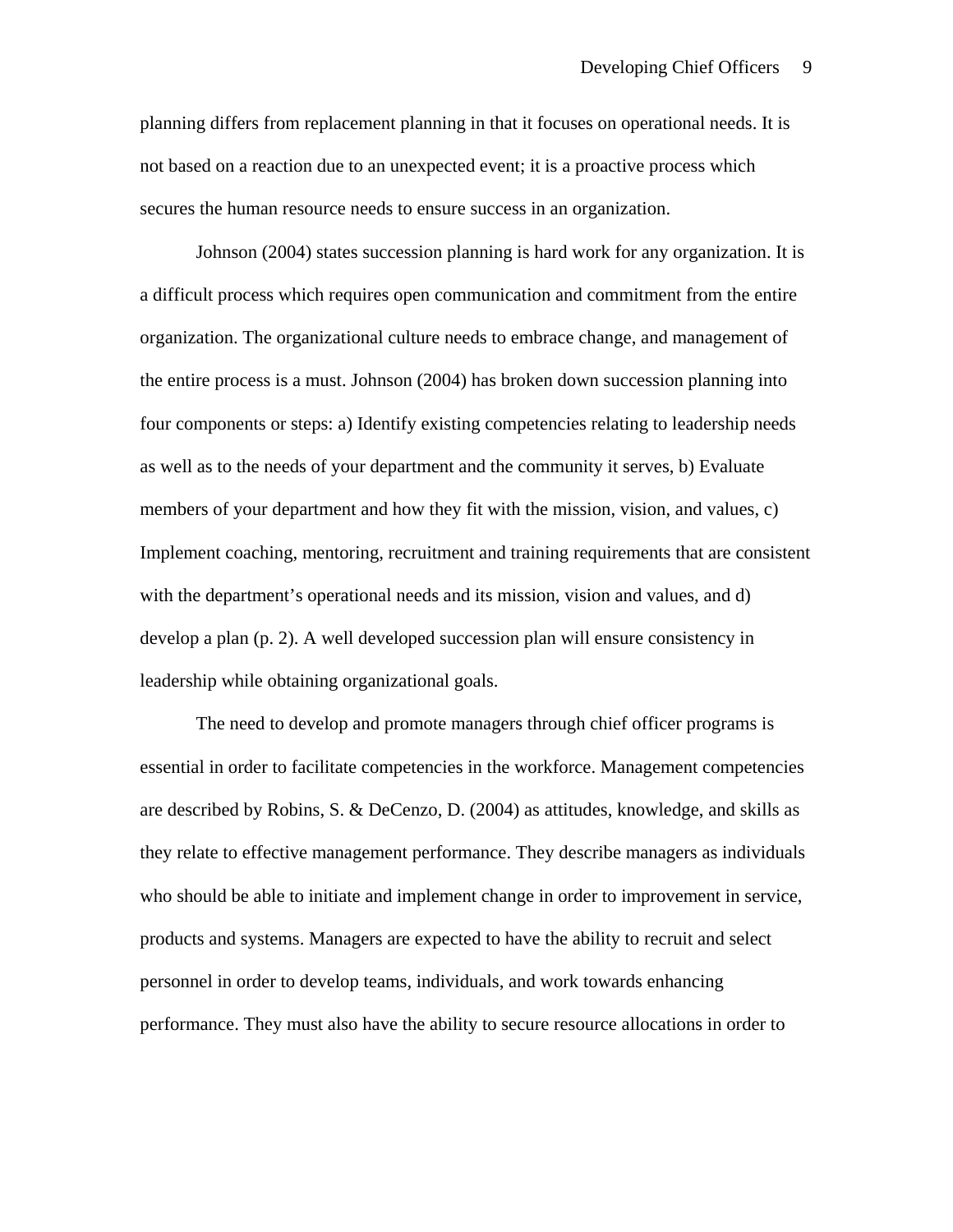support activities and projects, as well as solve problems and make decisions. They have an obligation to continually evaluate work carried out by teams and individuals.

 The fire service is in the process of changing leadership at all chief officer ranks. Cochran (2007) states that within the next six years one-third of the fire service leaders are expected to retire, this is due to an estimated 50% of fire service leaders being eligible for retirement to date. He further states that with these alarming statistics the fire service, predecessors and successors must develop and implement a plan to in order to fill these forecasted vacancies.

 Technical mentoring programs have been in the fire service for hundreds of years. Gates (2003) states most fire service organizations lack mentoring programs at the executive fire officer [EFO] level, and that EFO mentoring differs from technical mentoring in that the organizational leader has a specific intent of creating a future leader. An EFO mentor transfers organizational knowledge and experience to up and coming leaders. This type of program bridges the gap between skills needed for a management role and knowledge required for management activities. Gates (2003) states the benefits to an EFO mentoring program are: a) succession planning, b) institutional knowledge transfer, c) improved management skills and capabilities, and d) increased job satisfaction (p.104).

 Managers who are in charge are not necessarily leaders. Coleman (2004), states "that leadership is not a position, it's a behavior". With over 40 years in the fire service Coleman (2004) has placed leadership into these three categories: a) leadership, b) Leadership, and c) LEADERSHIP. In his opinion, the best attributes come from the lower case leadership. He found that these types of leaders have personal attributes to persuade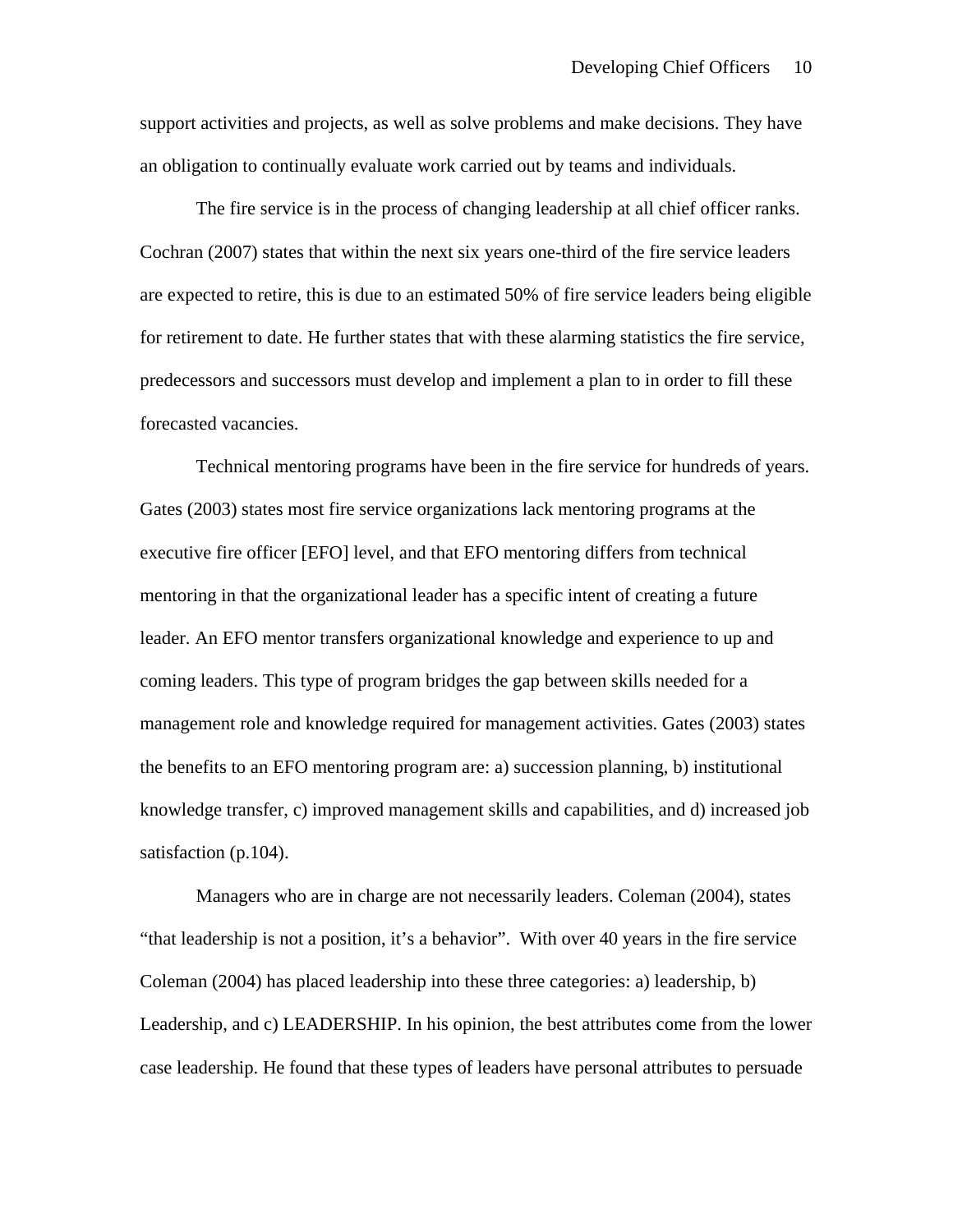other people to commit to their cause and has the ability to influence. Lower case leaders vision a new idea and effect change consistent with their goals. When those leaders develop support from others it moves them into Leaders. Some leaders move on to have successes that reach local and national recognition. That is when they find

### LEADERSHIP.

 International Fire Service Training Association (2004) describes leadership as a leader who is able to utilize his/her personal behavioral traits and personality characteristics to motivate employees to successfully accomplish organizational goals. These six traits were identified for effective leadership: a) supervisory ability, b) decisiveness, c) intelligence, d) self-assurance, e) initiative, f) desire for professional success. Several additional traits further assist with leadership. They are: a) integrity, b) personal security, c) sense of priority, d) vision, e) industriousness, f) interpersonal skills, g) empowerment, h) innovation and creativity, i) consistency, j) preparedness, and k) living in the future.

 The National Fire Protection Association (NFPA) Standard 1021, Standard for Fire Officer Professional Qualifications, are standards that help prepare firefighters to become chief officers. It has four levels of achievement starting from fire officer I and ending with fire officer IV (NFPA 1021, 2003, chap. 3-7). As these fire service leaders move through this series they are expected to navigate training through several disciplines which include: a) public administration, b) psychology, c) local, state, and national government, c) the law, d) and communication skills for both in and outside the fire service. NFPA 1021 has been integrated into the International Association of Fire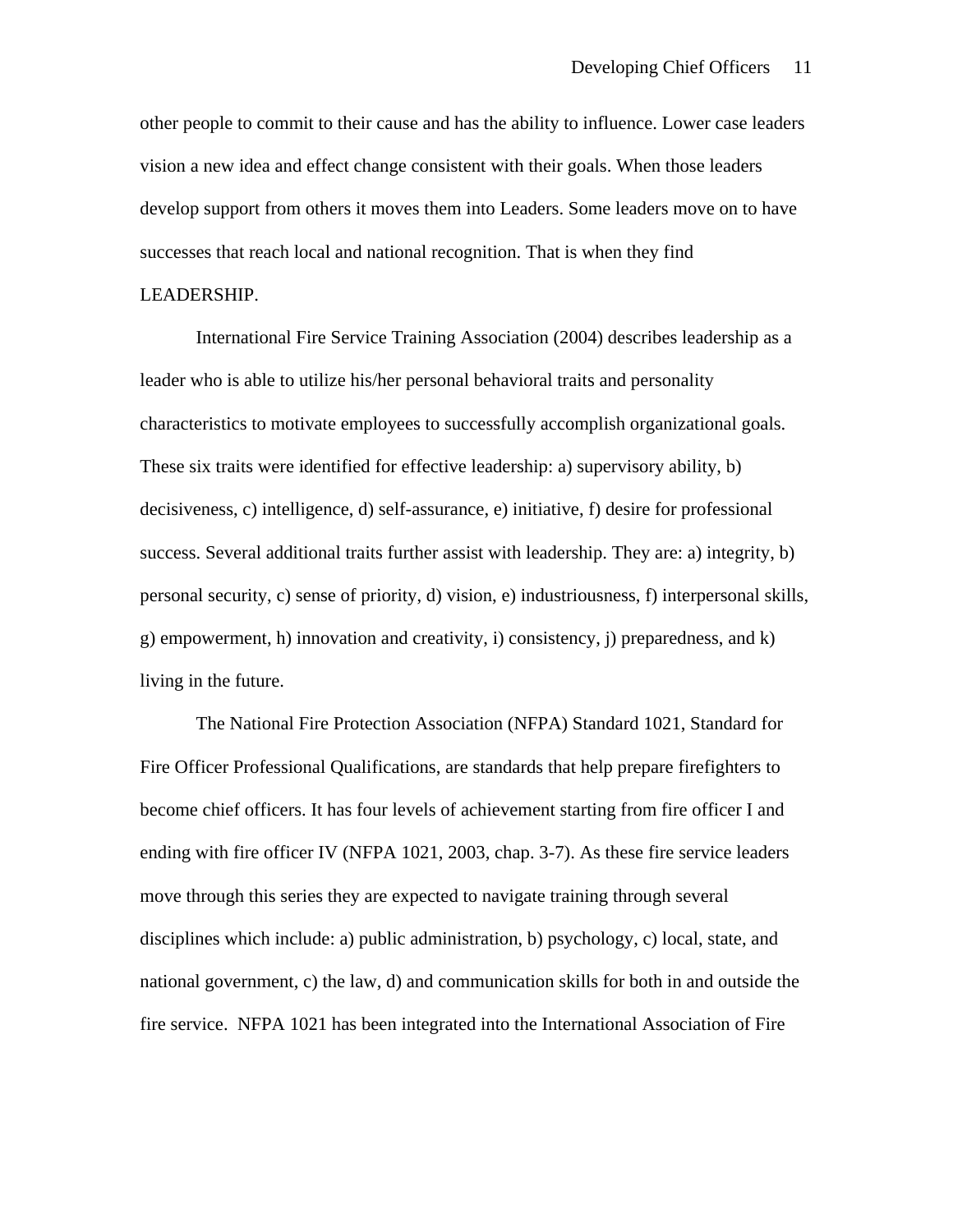Chiefs curriculum of their Officer Development Handbook which was developed to educate future fire service leaders (IAFC, 2003).

 The National Fire Academy (NFA) provides an Executive Fire Officers Program (EFOP) at the NFA in Emmitsburg, Maryland for fire officers. There are a record number of applicants applying for the EFOP this year. This four-year program provides education in these areas: a) executive development, b) leading community risk reduction, c) executive analysis of fire service operations in emergency management, and d) executive leadership. Subsequent to each of these four courses, the student is required to write an applied research project that will assist with the reduction of life and economic loss due to fire and related emergencies. Cade (2007) states that starting in fiscal year 2010 the academic prerequisite for EFOP will be increased from an associates degree to a baccalaureate from a regionally accredited institution of higher learning.

 Dargan (2006), Office of the California State Fire Marshal, State Fire Training, developed standards for chief officers. These are provided through a training certification tract that educates firefighters in the following areas: a) command tactics at major fires, b) management of major hazardous materials incidents, c) high-rise fire fighting tactics, d) planning for large scale disasters, e) wildland fire fighting tactics, f) organizational development and human relations, g) fire service financial management, h) personnel and labor relations, i) master planning, j) contemporary issues and concepts, and k) incident command system 400. Along with formal education, this series of courses academically prepares those firefighters who promote to fill leadership roles in the fire service.

 Walker (2007) states the City of Santa Rosa, Human Resource Department (HR), encourages the development of employees in their current and potential positions within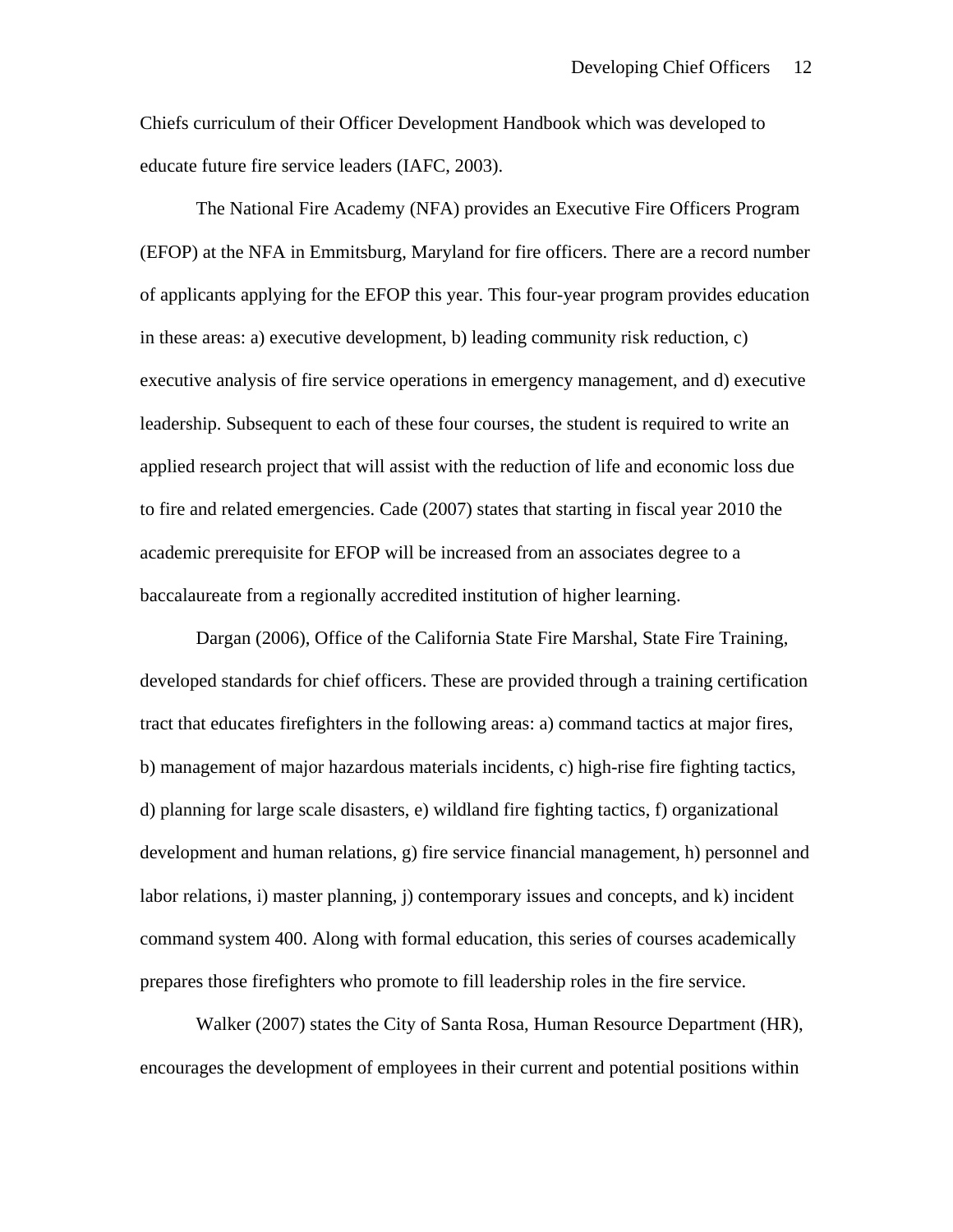the City. HR provides on-the-job development programs that: a) promote successful job performance, b) maintain effective operation of City-wide or departmental programs, c) improve job performance, d) prepare employees for assuming increased responsibilities, and e) provide employees an opportunity for self-development. The goal of this policy is to provide employees with additional skills, knowledge, ability and attitude necessary to accommodate changing policies, technology, equipment and assignments. It maintains employees specialized proficiencies and keeps them abreast of the ever changing processes. It also provides employees the needed skills to transfer to other jobs within the City or promotional opportunities.

 In 2000, SRFD began a Company Officer's Academy. The following disciplines were taught to first line company officers: a) leadership and the challenges ahead, b) media relations and informing the public, c) incident command and emergency simulations, d) preparing for Major Incidents, the I-Zone and the role of the emergency operations center (EOC), e) ethics and supervision, and f) Interest based problem solving. Additional courses to be added to this curriculum include: a) the budget and purchasing/procurement procedures, b) engine company command, c) truck company command, d) command of multi-casualty incidents, e) command of hazardous materials incidents, f) command of rescue incidents, g) incident safety officer, and H) mid-rise/high rise incidents. These courses were developed to increase the competencies of company officers. It is a good beginning to succession planning for vacancies in the chief officer positions.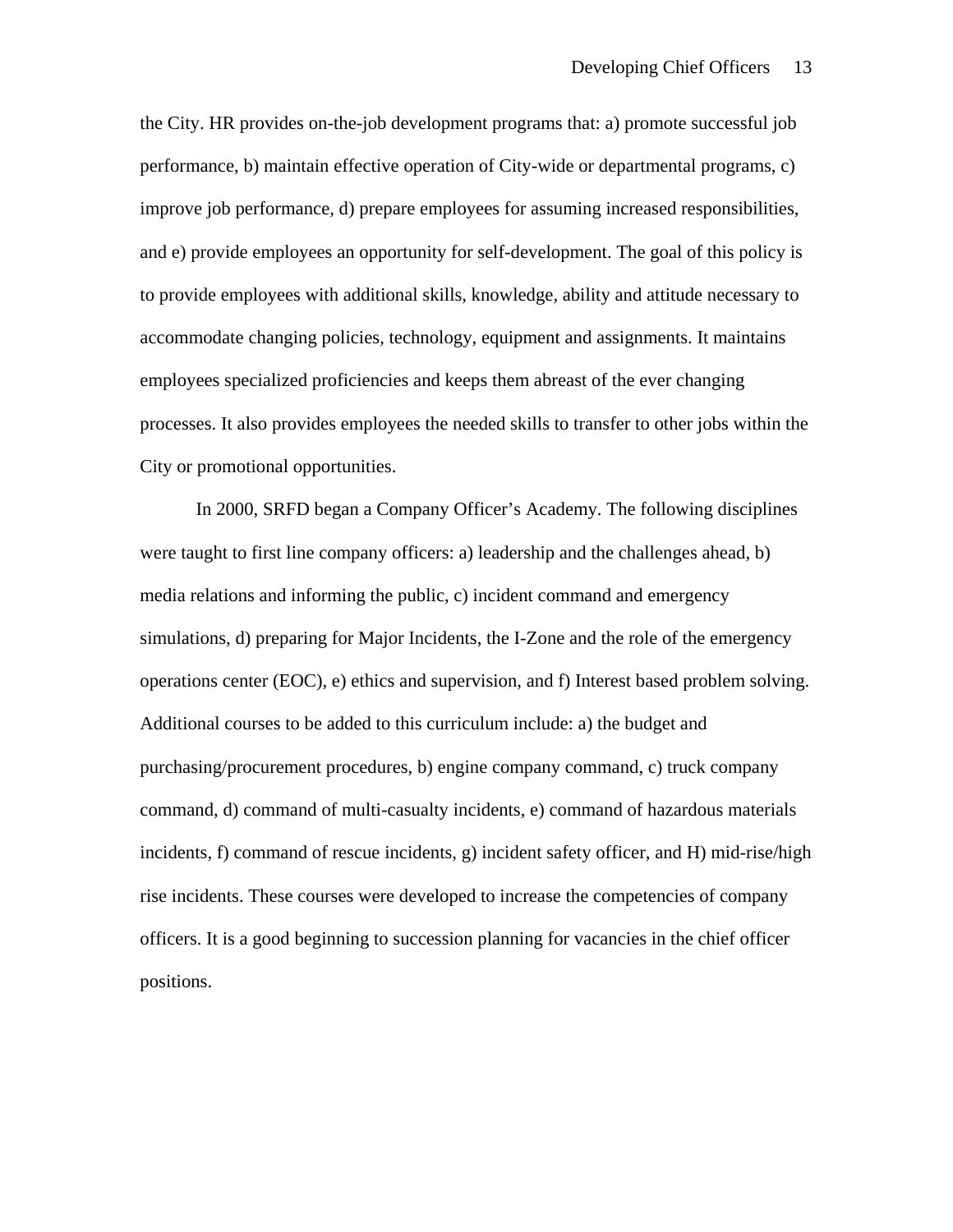### Procedures

 The purpose of this research project was to gather and analyze information to assist SRFD with developing personnel for chief officer positions. The author started obtaining information through the LRC at the National Fire Academy in Emmitsburg, Maryland. Periodicals, journals and published books on leadership, employee development and succession planning were obtained with regards to developing future leaders. Also included were applied researched projects that were completed by other EFO candidates.

 A descriptive research methodology was utilized to answer the following questions: a) what standards or guidelines are available to establish chief officer competencies?, b) what are other fire departments doing to increase their internal candidate pool for chief officer positions?, c) what are the essential components SRFD should consider when developing personnel for chief officer positions?, and d) what is the level of interest within SRFD fire captains regarding promotion? This Applied Research Project (ARP) was formatted through the guidelines published in the American Psychological Association (APA) manual.

 Two survey instruments were developed to gather specific information regarding the development of chief officers within the SRFD (See Appendixes A, B, D and E). The Intra-Departmental Developing Chief Officers survey is found in Appendix A and B and was distributed by way of www.suveymonkey.com to 43 fire captains within the SRFD. Appendix A is a memorandum preceding the survey that states the purpose of the Intra-Departmental Developing Chief Officers survey, gives instructions and provides a reasonable completion due date. The survey itself is found in Appendix B. This was sent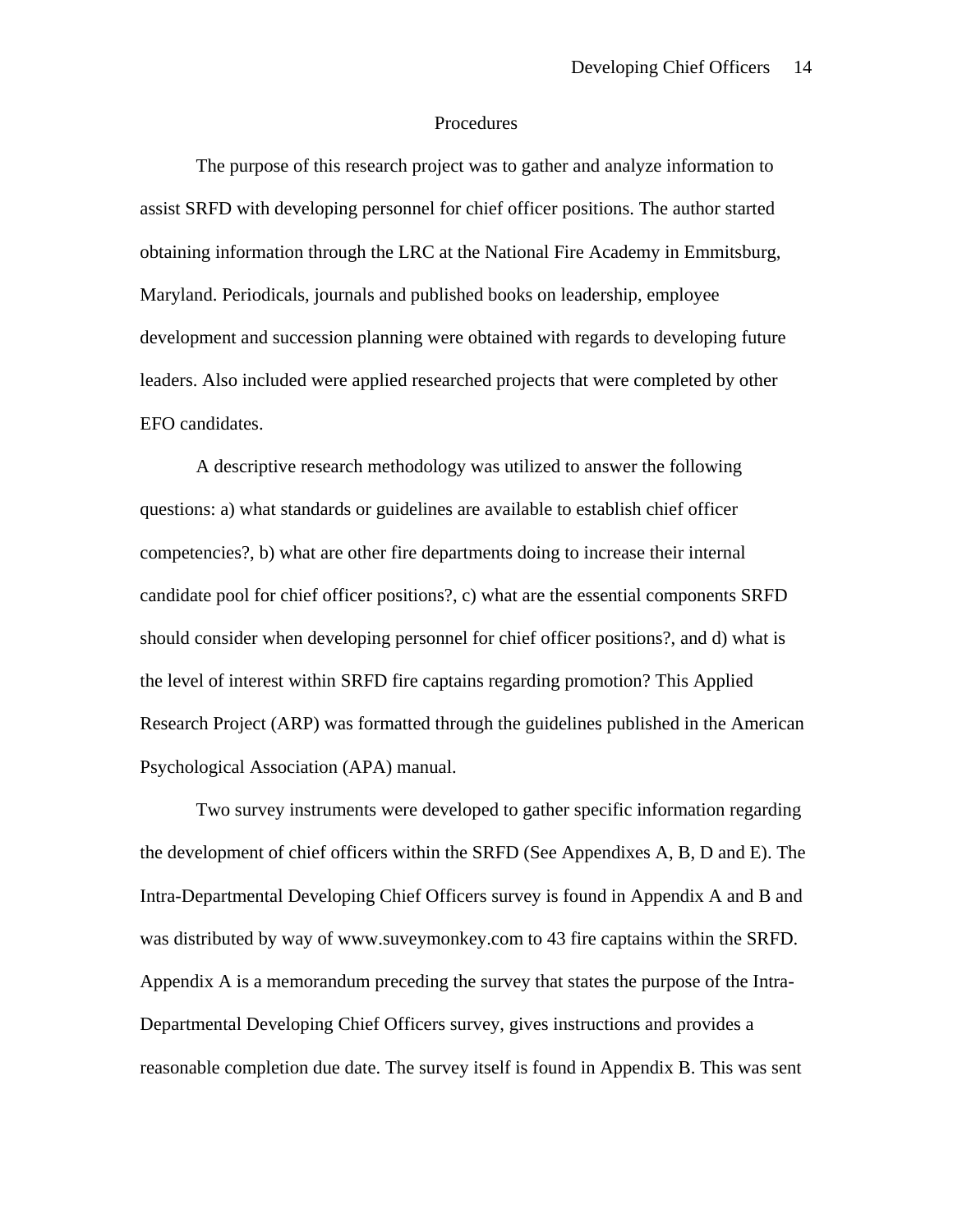to the 43 fire captains to discover the pool of qualified candidates and to gather their views on what requirements might be needed for future chief officers within SRFD. Upon expiration of the survey return date, a total of 30 surveys were completed which equaled a return rate of 70%.

 The second survey was a Chief Officer Development Ten Comparable Cities survey. Appendix D states a clear purpose for the survey and gives instructions on how to take the survey and again provides a reasonable due date for its completion. Appendix E was the Chief Officer Development Ten Comparable Cities survey. This survey gathers input from like cities with regards to employee development programs pertaining to increasing chief officer candidate pool. These cities were selected from the Memorandum of Understanding (MOU) between the City of Santa Rosa and the Santa Rosa Firefighters, Local 1401. These ten comparable cities (See Appendix G) were used during the contract negotiations. Upon expiration of the survey return date, a total of six surveys were completed which equaled a return rate of 60%.

### *Assumptions and limitations*

 It was assumed that the intra-departmental survey participants had some knowledge in employee development, leadership and succession planning, and that they would answer the questions objectively. Responses from the ten comparable cities survey were assumed to be from chief officers who had experience in employee development programs and would answer the questions through the knowledge of those past experiences. It was also assumed that both surveys would have an element of subjectivity from the participants. Some limitations identified were the number of survey cities for this topic and the results should be viewed with that in mind. The questions contained in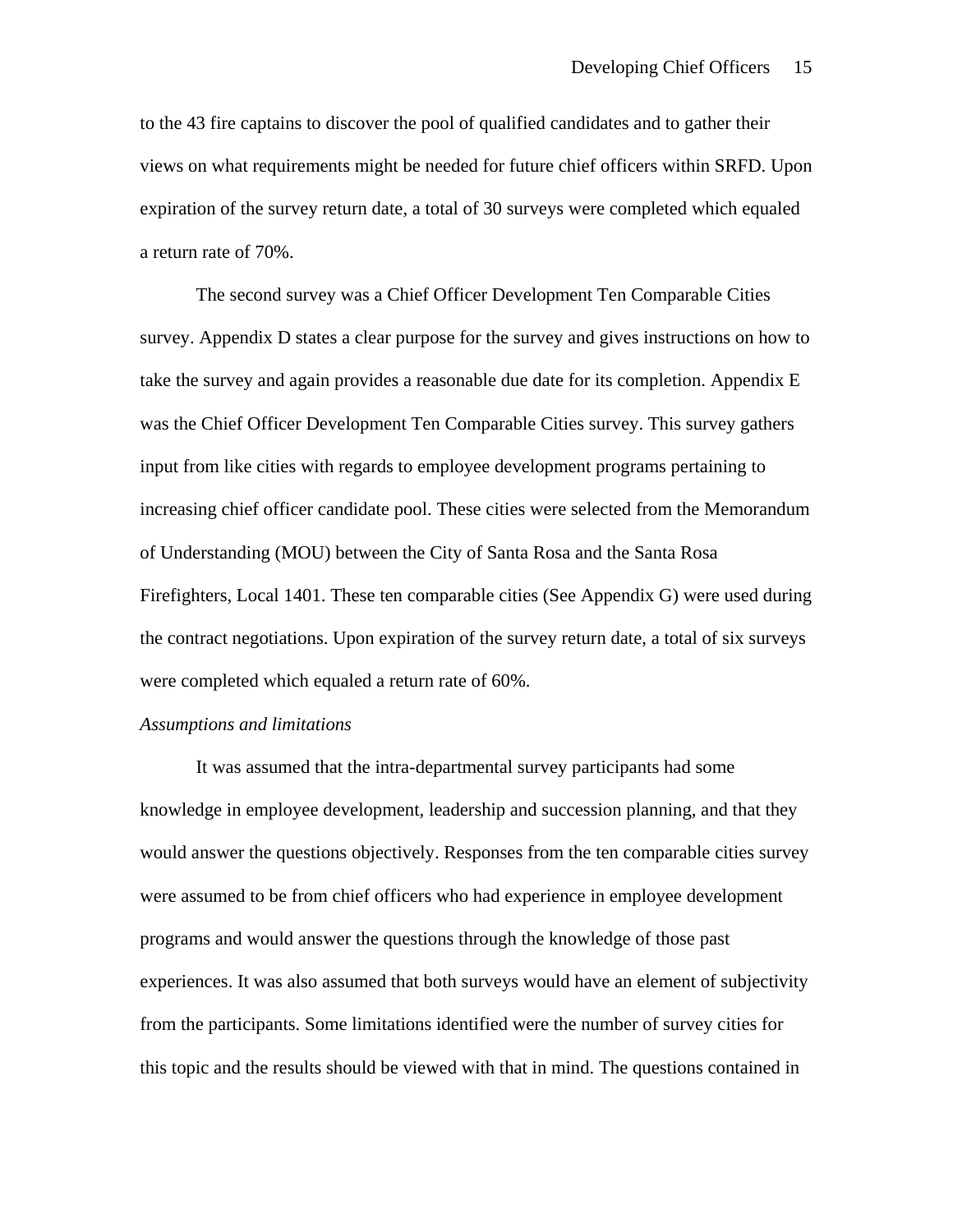both surveys were developed by the author based on the literature review and were not validated by outside means, thus this can be viewed as a limitation to this research. The research was also limited to the amount of time the author had available.

### *Definitions of terms*

EFO – Executive fire officer

LRC – Learning resource center

SRFD - Santa Rosa Fire Department

Chief Officer – Both middle and executive level positions in the fire department Captain – 42 field suppression fire captains and one forty hour training captain Succession Planning – A systematic and well organized approach to ensure employees are capable, competent and willing to assume leadership roles in the organization.

#### Results

The results of this applied research project were obtained from the literature review and through two surveys. The results of the survey can be review in Appendixes C and F.

 Research question 1: What standards or guidelines are available to establish chief officer competencies?

 Research has identified the following as the most common standards or guidelines that are available to assist with establishing chief officer competencies: a) National Fire Protection Association (NFPA) Standard 1021, Standard for Fire Officer Professional Qualifications, b) National Fire Academy's, Executive Fire Officers Program (EFOP), c) International Association of Fire Chief's, Officers Development Handbook, d) Office of the California State Fire Marshal, Chief Officer's accreditation, e) human resource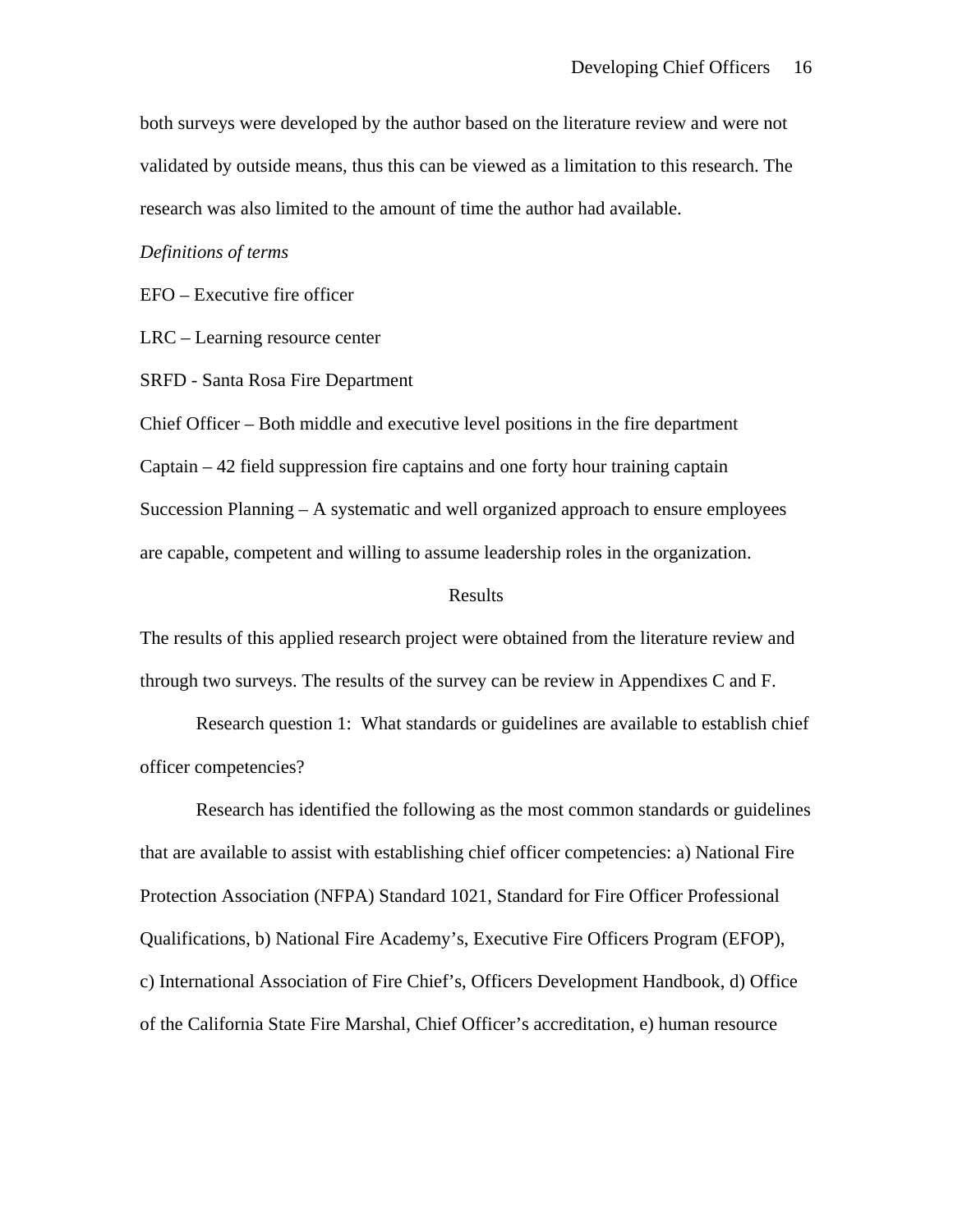departments, f) sustained formal education, and g) formal and informal mentoring programs.

 Research question 2: What are other fire departments doing to increase their internal candidate pool for chief officer positions?

 A survey instrument was used to gather the information needed in order to ascertain how other departments are increasing their internal candidate pool for chief officer positions.

 Survey participants were asked their rank. There was one assistant chief, one deputy chief, three battalion chiefs and one fire captain. Four of the ten cities did not respond to this survey.

 Participants were then asked if their departments had a chief officer development program. Two (40%) indicated that they did and three (60%) stated they did not, one participant chose not to respond to the question.

 The participants who answered "yes" to the previous questions were then asked what type of curriculum and/or criteria is used for their department's chief officer development program. The following were the results: a) intermittent officer development lectures, b) career development classes which must be complete for chief officer promotional eligibility, c) fire command training, d) in-house developed acting BC program, e) city and department policy review, f) 4 years as a fire captain, g) AA/AS required, h) bachelor's degree desired, and i) State Fire Marshal Chief Officer's certification.

 Participants were asked the level of education required for chief officer positions within their department. There were two (33.3%) participants who stated high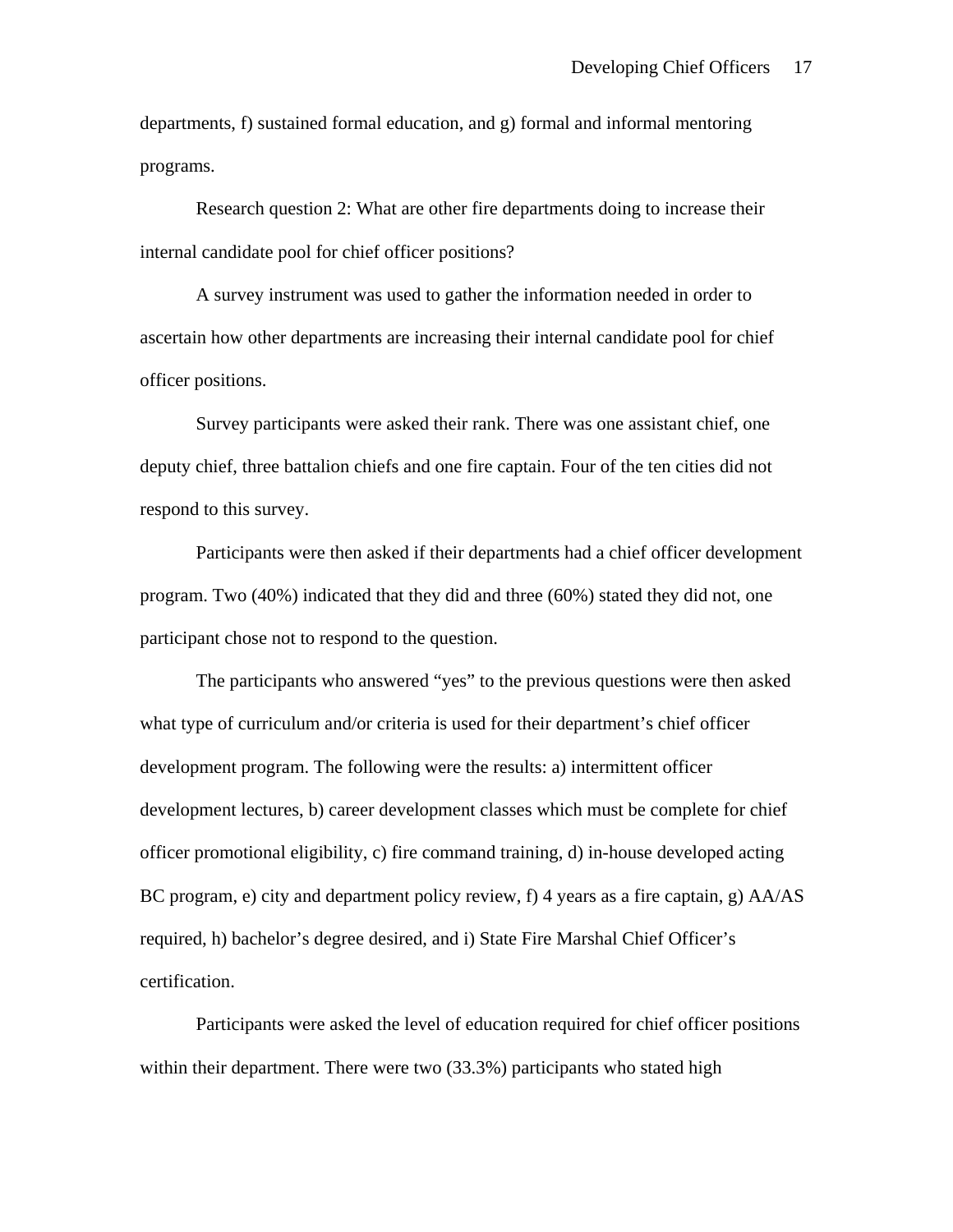school/GED, one (16.7%) had some colleges courses, two (33.3%) required associate's degrees and one (16.7%) a bachelor's degree. No participants stated that a master's degree was required to become a chief officer.

 The next question asked of the participants was whether they felt their departments had an adequate number of qualified internal candidates for chief officer positions. This was a split response from the participants. Three (50%) stated they had and three (50%) said they had not.

 Participants were asked if their department utilized NFPA 1021 as a guide for management training. One (16.7%) department utilized this standard and five (83.3%) did not.

 As a follow up question, the participants were asked if their department requires a State Fire Marshal Chief Officer certificate for chief officer exams. Three (50%) stated that their departments did require this certificate and three (50%) did not.

 The participants were asked whether members of their department take advantage of training and/or educational opportunities outside the department to better their chances of becoming a chief officer. All six (100%) participants stated that their department members did take advantage of this type of training for that purpose.

 Participants were asked if their department utilized formal coaching or mentoring programs for chief officer development. One (16.7%) did utilize these types of programs and the other five (83.3%) did not.

 The final question posed to the participants whether their department has a succession plan in place for chief officer positions. One (16.7%) department stated they did have a chief officer succession plan in place and five (83.3%) did not.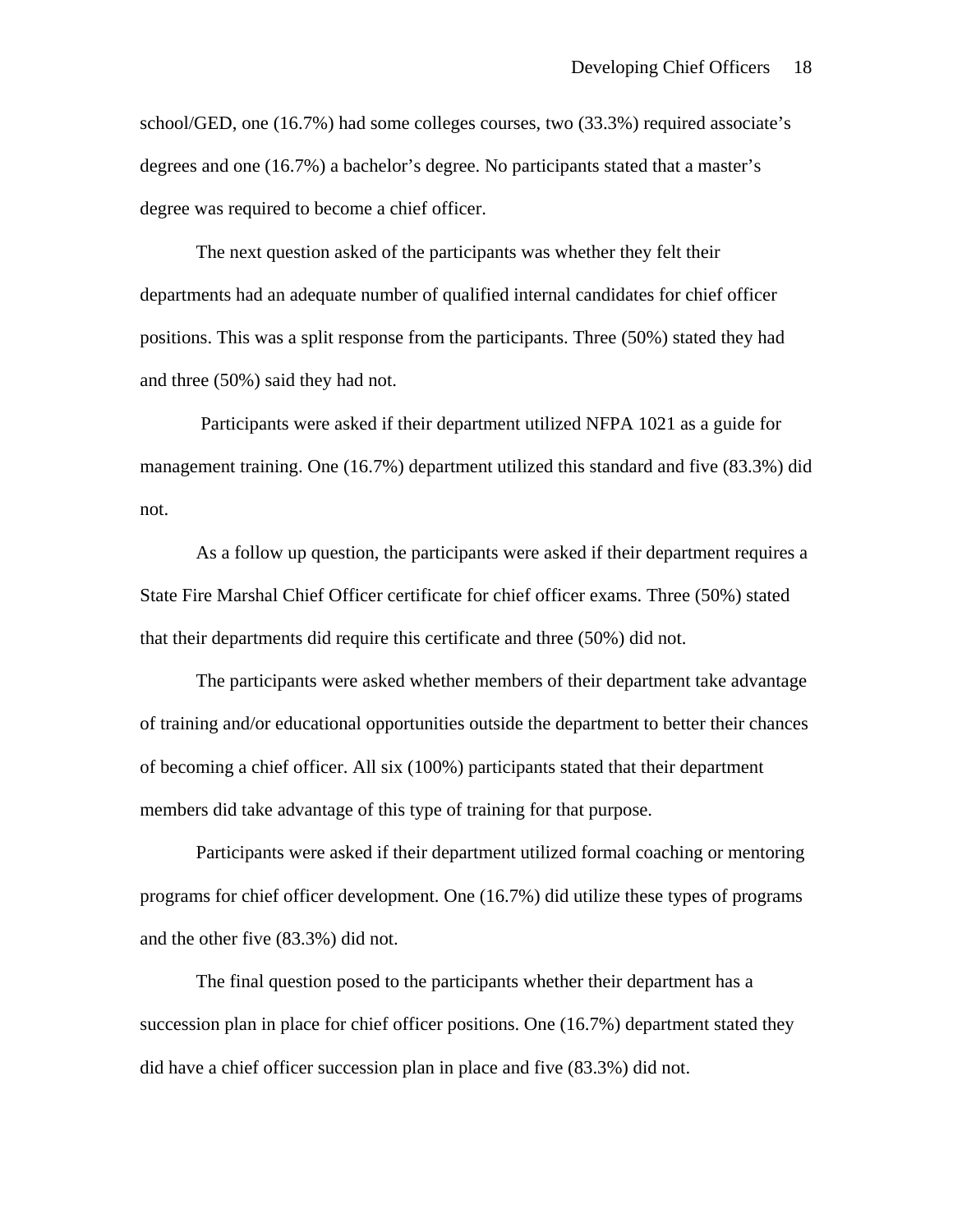Research question 3: What are the essential components SRFD should consider when developing personnel for chief officer positions?

 Fire service organizations throughout the nation are participating in formal and informal mentoring programs. Formal programs are sometimes perquisites for promotion into the chief officer ranks. Mentoring or coaching programs have proven to be beneficial with the preparation of future fire service leaders. Gates (2003) states the benefits to an executive fire officer (EFO) mentoring program are: a) succession planning, b) institutional knowledge transfer, c) improved management skills and capabilities, and d) increased job satisfaction.

 The National Fire Academy's EFOP is another excellent tool for developing personnel for a transition into chief officer positions. The EFOP is nationally recognized for developing chief officers. These disciplines are taught over four years: a) executive development, b) leading community risk reduction, c) executive analysis of fire service operations in emergency management, and d) executive leadership.

Most California fire departments strongly encourage, if not require, a State Fire Marshal Chief Officers certification. This certification encompasses these eleven courses: a) command tactics at major fires, b) management of major hazardous materials incidents, c) high-rise fire fighting tactics, d) planning for large scale disasters, e) wildland fire fighting tactics, f) organizational development and human relations, g) fire service financial management, h) personnel and labor relations, i) master planning, j) contemporary issues and concepts, and k) incident command system 400.

 Formal education has always been an important part of developing future chief officers. Fire departments throughout the nation place a high priority on formal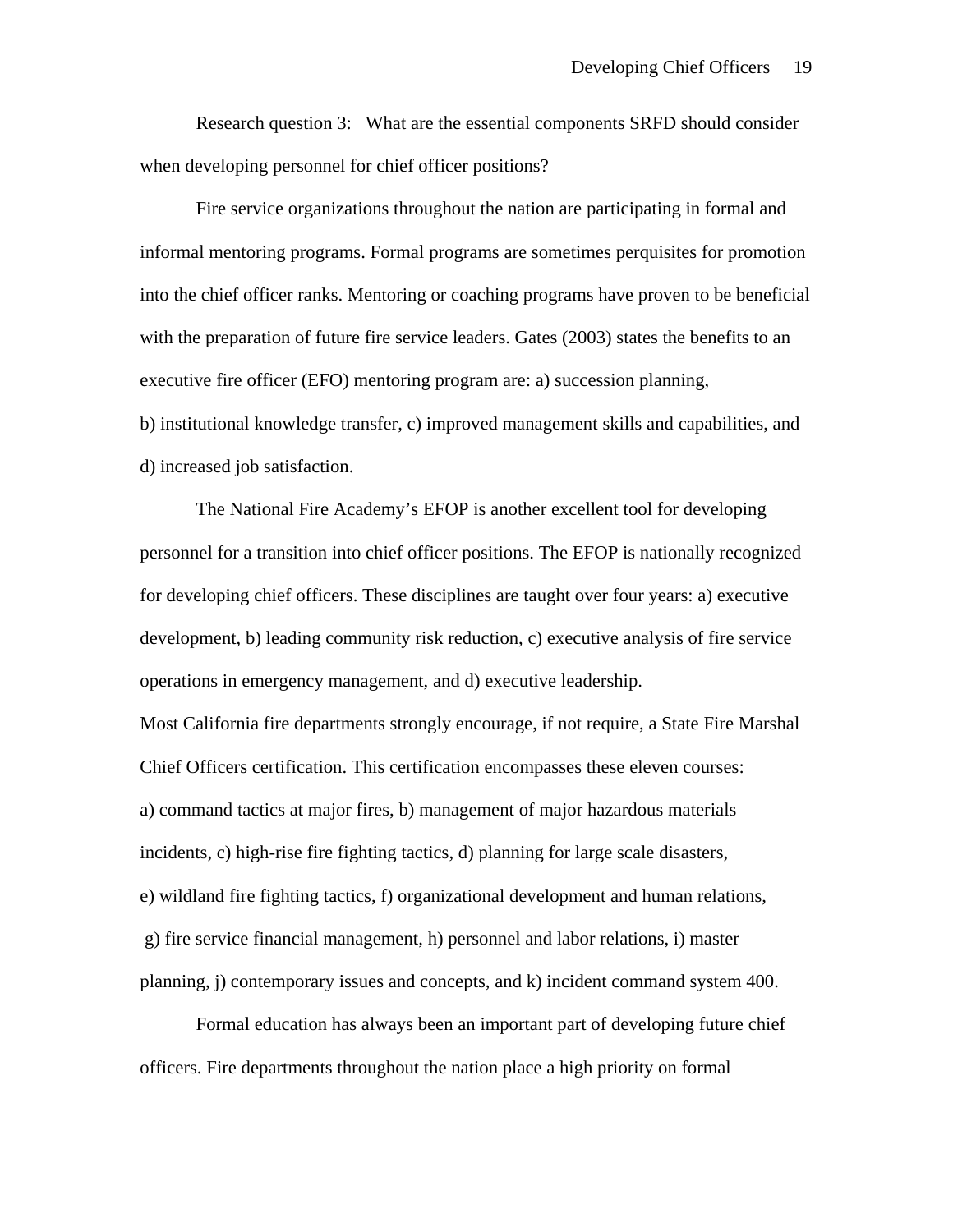education, especially when considering personnel for chief officer positions. Undergraduate degrees are quickly becoming the minimum standard for midmanagement chief officer positions in California.

 Departments should encourage personnel to participate in citywide committees and projects. This enables future leaders to broaden their views and obtain an understanding of how other city departments function and what they consider to be important.

 On the job training is yet another exceptional way to develop chief officers. This can be accomplished by working out of class for a shift or several months as an interim chief officer. Employee development through these means provides an excellent opportunity to develop future leaders.

 Research question 4: What is the level of interest of the SRFD fire captains regarding promotion?

 Another survey instrument was used to gather the information needed in order to ascertain the level of interest within SRFD fire captains regarding promotion. The survey was sent via email to 43 fire captains, 30 (70%) of whom answered the survey questions.

 Each participant was asked how many years of service they had with SRFD. Seven (23.3%) responded 6-10 years, three (10.0%) 11-15 years, eight (26.7%) 16-20 years, six (20.0%) 21-25 years, and six (20.0%) stated 25-30+ years.

 The follow up question asked how many years they had been a fire captain. Out of the 30 responses, nine (30.0%) stated 0-5 years, eight (26.7%) 6-10 years, eight (26.7%) 11-15 years, three (10.0%) 16-20 years, and two (6.7%) 21-25 years.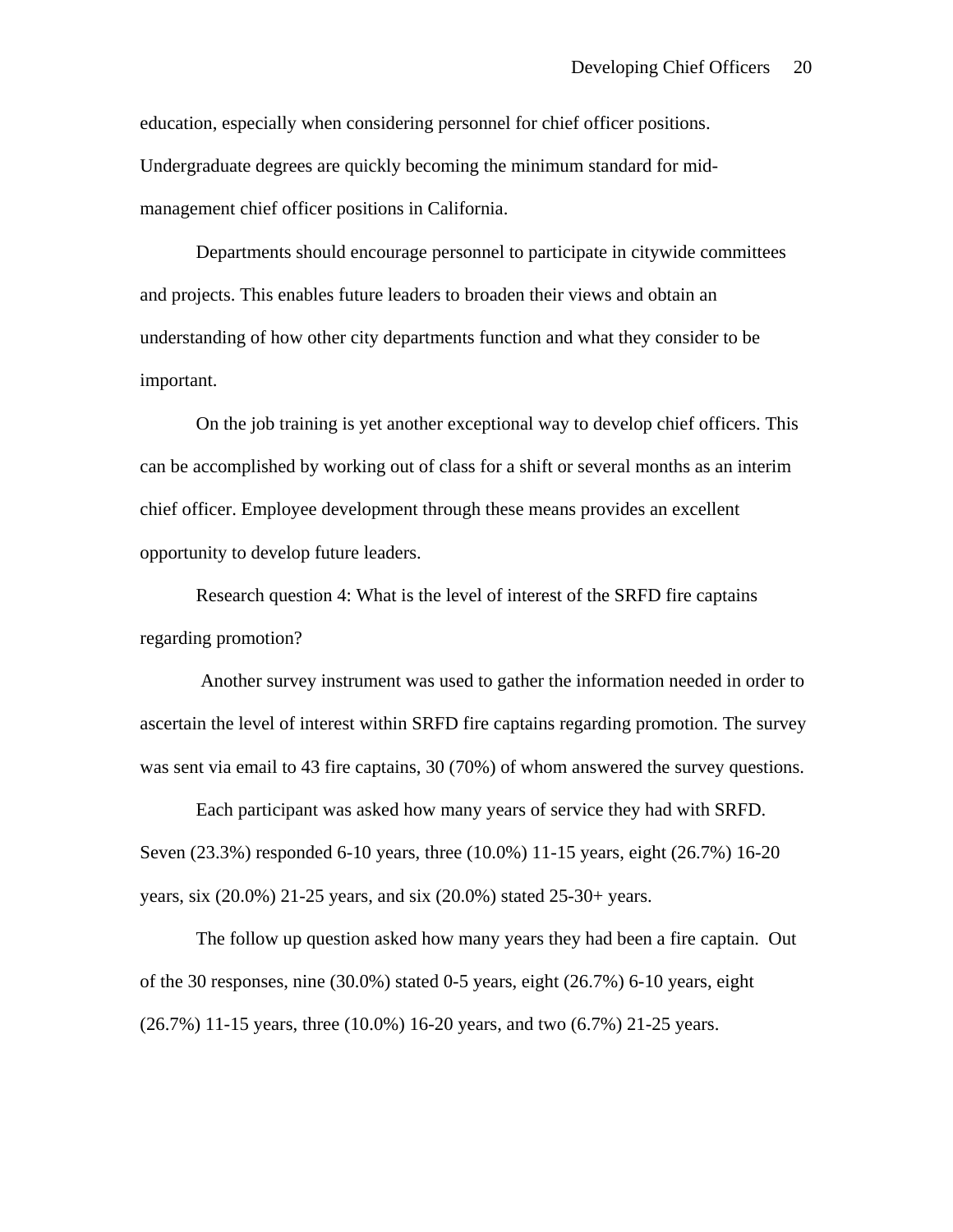Participants were then asked about their level of education. Of the responses ten (33.3%) had some college, nine (30.0%) had an associate's degree, nine (30.0%) a bachelor's degree, and two (6.7%) had a master's degree.

 They were then asked what they thought should be the level of education for a chief officer. Five (17.2%) stated "some college", five (17.2%) associates degree and nineteen (65.5%) stated that chief officers should have a bachelors degree. One participant did not answer this question.

 Participants were asked if they were currently eligible to participate in a chief officer's exam. Eighteen (64.3%) responded "yes" and ten (35.7%) replied "no", and one participant opted to not respond to the question. The participants were then asked if they would participate in a chief officer's exam if eligible. Nine (30.0%) stated they would and twenty-one (70.0%) said they would not.

 In the next question, participants were asked if they were currently taking courses to complete their State Fire Marshal Chief Officer certification. Twelve (40.0%) stated they were and eighteen (60.0%) responded they were not.

 Participants were then asked if they would take advantage of training and/or educational opportunities outside SRFD to improve their chances of becoming a chief officer. Nineteen (63.3%) responded that they would take advantage of such training or education and eleven (36.7%) stated they would not.

 The next question asked how beneficial would an employee development program for chief officer would be to each individual participant. Seven (23.3%) stated no benefit, twelve (40.0%) thought there would be some benefit, and eleven (36.7%) said there would be extreme benefits to them as an individual.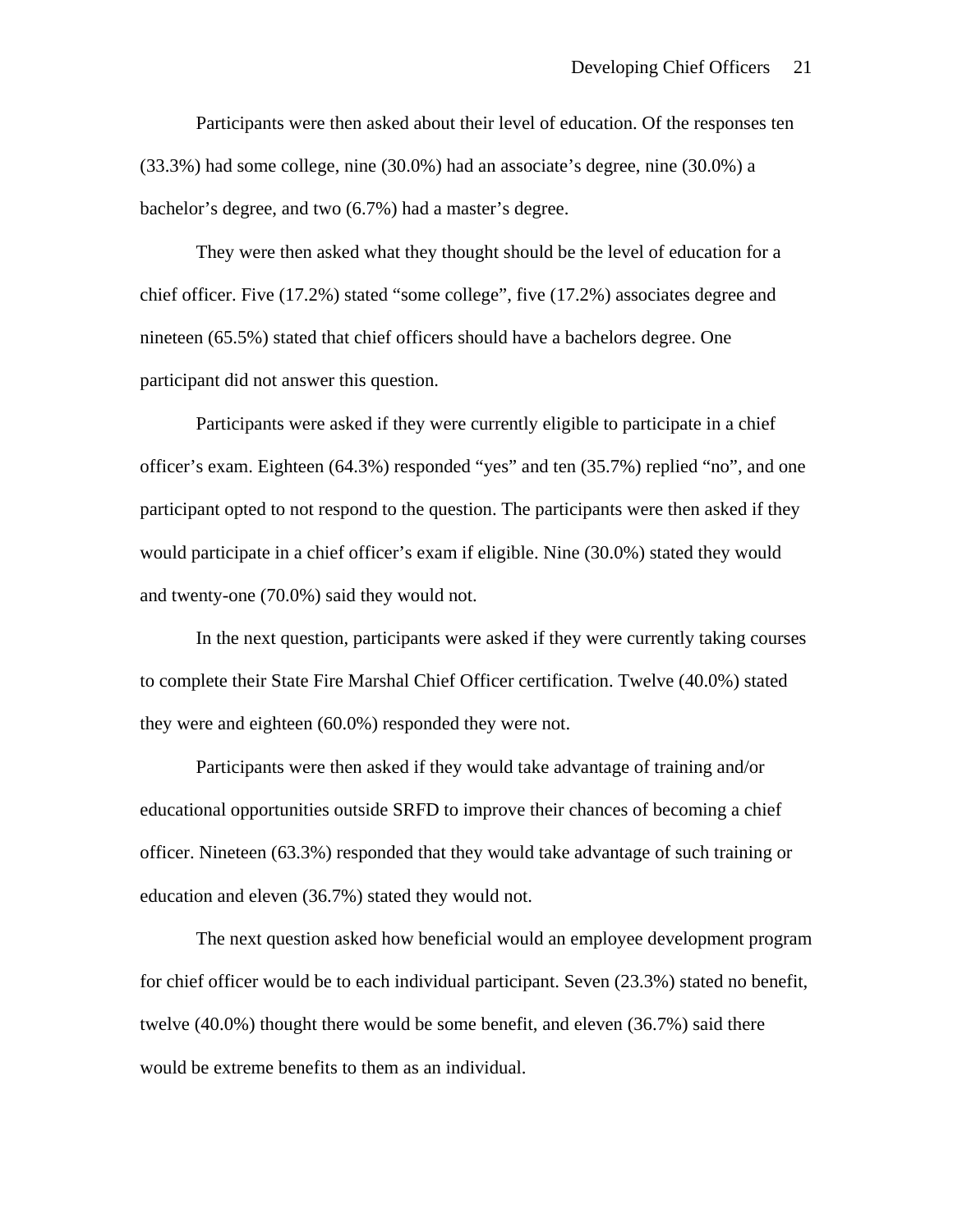The follow up question asked the participants if they believed an employee development program for chief officer would be beneficial to the department. One (3.3%) stated no benefit, five (16.7%) believed there to be some benefit, and twenty-four (80.0%) thought that it would be extremely beneficial to the department to have such a program.

#### Discussion

 When comparing the literature review with the results of the intra-departmental and external fire department surveys for this applied research project, similar patterns were identified to provide SRFD information to assist with developing future leaders within the organization to succeed retiring chief officers. (Collins, 2007, p. 16) states "healthcare organizations are not placing enough emphasis on the cultivation the next generation of leaders that will be required to sustain competitive advantage and business continuity". (Collins, 2007) goes on to say that healthcare organizations must carefully calculate the selection of leaders who will champion organizational initiatives. Placing the wrong person in a leadership role can have devastating effects on the organization and may result in strong public scrutiny.

 All SRFD chief officers (fire chief, two deputy chiefs, a division chief and three battalion chiefs) will retire by 2012. Cochran (2007) states that within the next six years, one-third of the fire service leaders are expected to retired. This is due to an estimated 50% of fire service leaders being eligible for retirement. He further states that with these alarming statistics the fire service, soon-to-be predecessors and successors must develop and implement a plan to in order to develop future fire service leaders.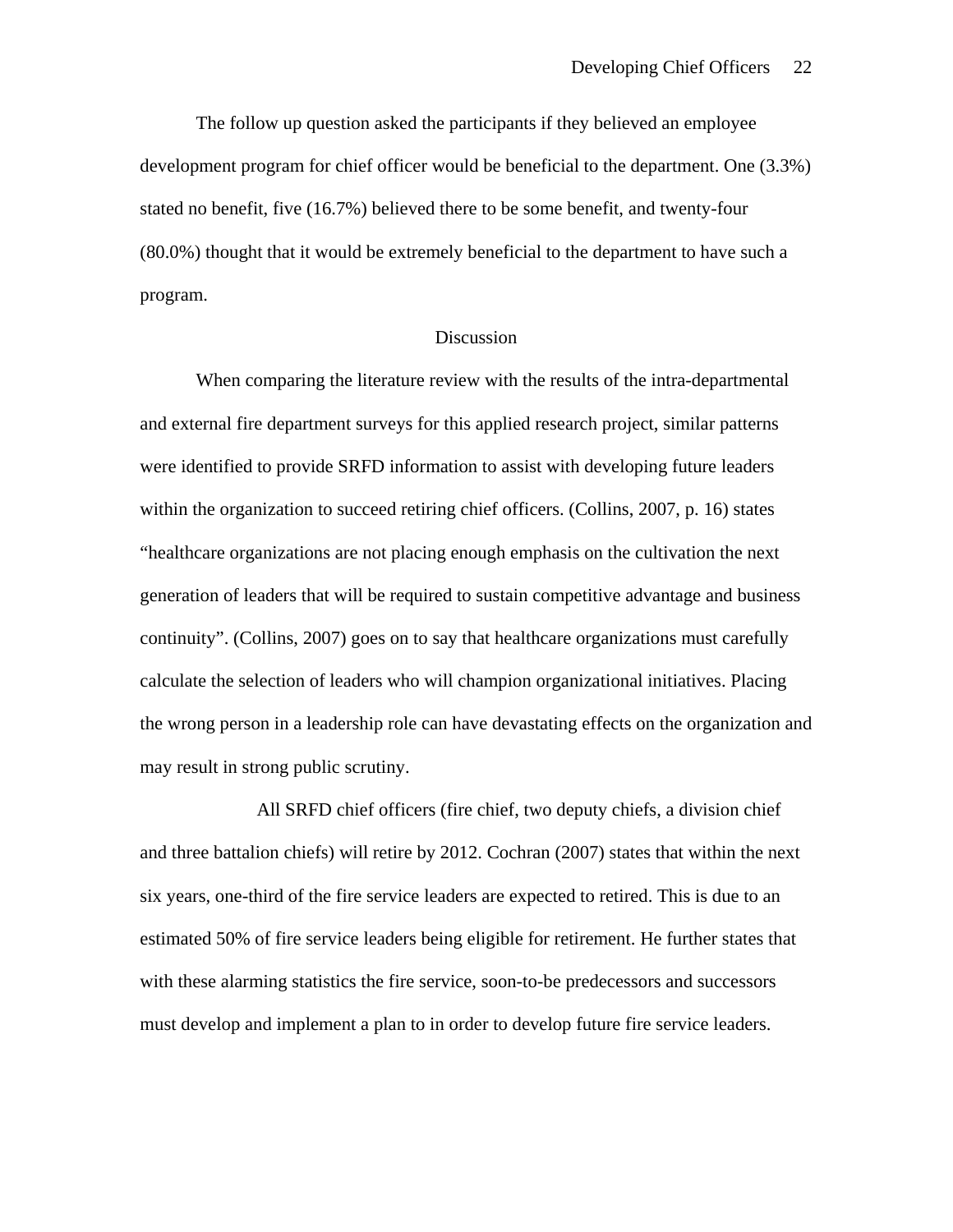The author agrees that NFPA 1021, Standard for Fire Officer Professional Qualifications, is good for employee development and often widely used throughout the nation's fire service, although the author discovered through the external fire department survey that only 17% utilize this standard as a guideline for management training. NFPA 1021 has also been integrated into the International Association of Fire Chiefs curriculum of their Officer Development Handbook which was developed assist with the development of future fire service leaders. (IAFC, 2003).

The survey went on to reveal that 50% of the external fire departments required a State Fire Marshal Chief Officer certification to be eligible for chief officer promotional opportunities. Dargan (2006) puts forth the chief fire officer certification track which includes five management courses, five command courses and one advance incident command system (ICS) course. This certification track is quickly becoming the industry norm for California chief officer promotional exams.

Future leaders within SRFD need to develop chief officer competencies in order to successfully promote to managers. Robins, S. & DeCenzo, D.(2004) described management competencies as attitudes, knowledge and skills related to effective management performance. Attitudes will dictate how people perceive your ability to manage. Knowledge is accomplished through formal education and on the job training, and skill sets are a must in order to succeed as a competent manager.

The researcher found that technical mentoring programs have been in the fire service for hundreds of years, although the fire service is lacking executive mentoring programs. Gates (2003) found this to be true throughout most fire service organizations. Executive fire officer (EFO) mentoring differs from technical mentoring in that it transfer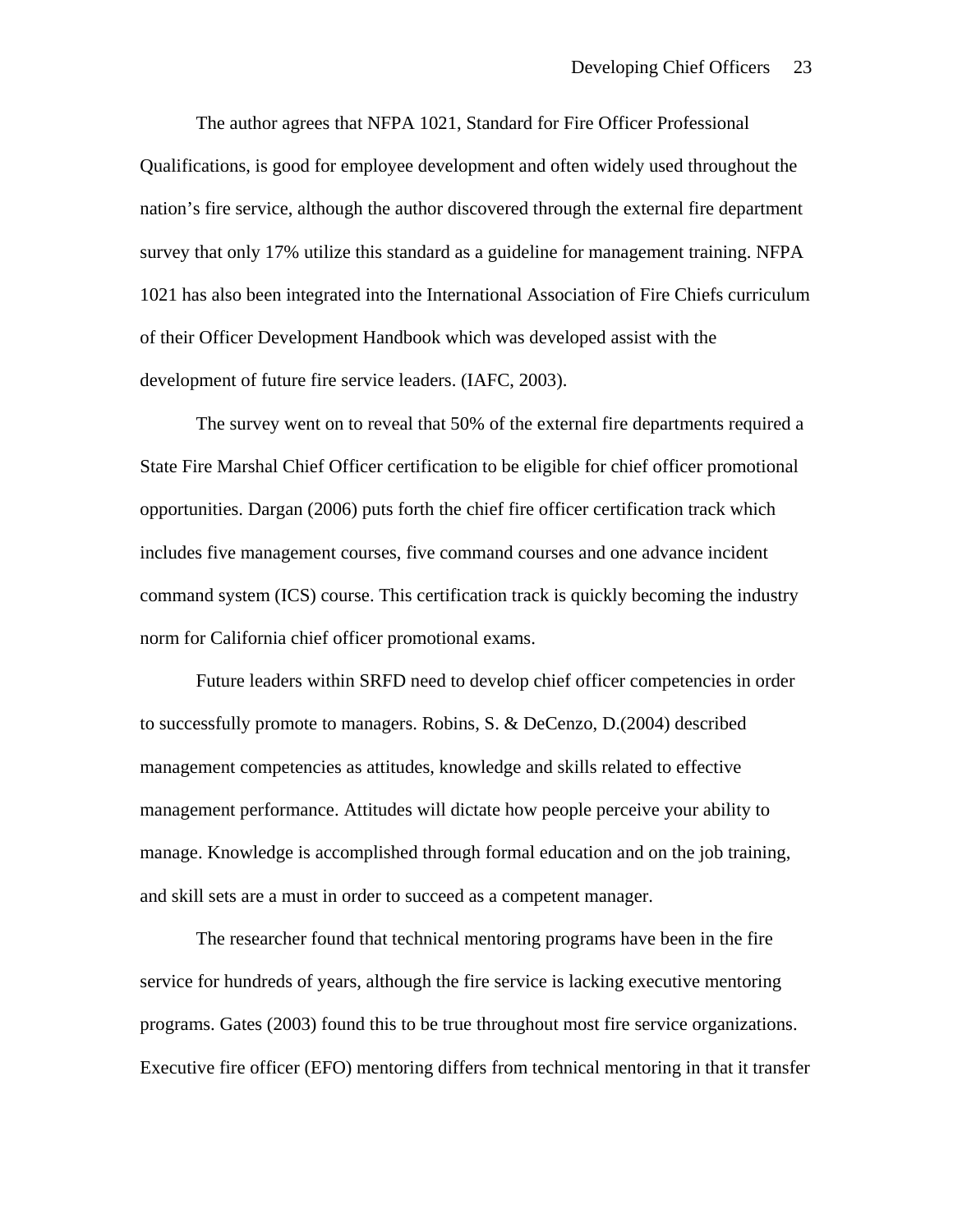organizational knowledge and experience to future fire service leaders. The intent of an EFO mentoring program is to develop future fire service leaders. These programs give chief officer candidates the skills needed for a management role and knowledge required for management activities. Gates (2003) went on to state that the benefits to these types of mentoring programs are: a) they provide for a successful succession plan, b) obtain institutional knowledge transfer, c) greatly improves the candidates management skills, and d) increases job satisfaction.

When surveying external fire departments, it was discovered that 17% did utilize EFO coaching and mentoring programs and 83% did not.

 When developing future chief officers, SRFD should consider the needs of the department. Johnson (2004) states that an organization should identify existing competencies relating to leadership needs as well as to the needs of your department and evaluate members of your department and how they fit with the mission, vision and values. Departments should implement coaching, mentoring, recruitment and training requirements that are consistent with the department's operational needs and its mission. Lastly, departments must develop a plan for implementation.

 Furthering formal education is important to SRFD and it appears to be widely accepted among potential chief officer candidates within the department. In order to be eligible for deputy chief, one must obtain a bachelors degree. It is anticipated that will be the level of formal education needed for all chief officer ranks in the near future. Within SRFD, 30% of all intra-departmental survey participants have obtained this level of formal education and 30% have obtained an associates degree. Sixty-five percent of participants said that a bachelor's degree should be the minimum level of education for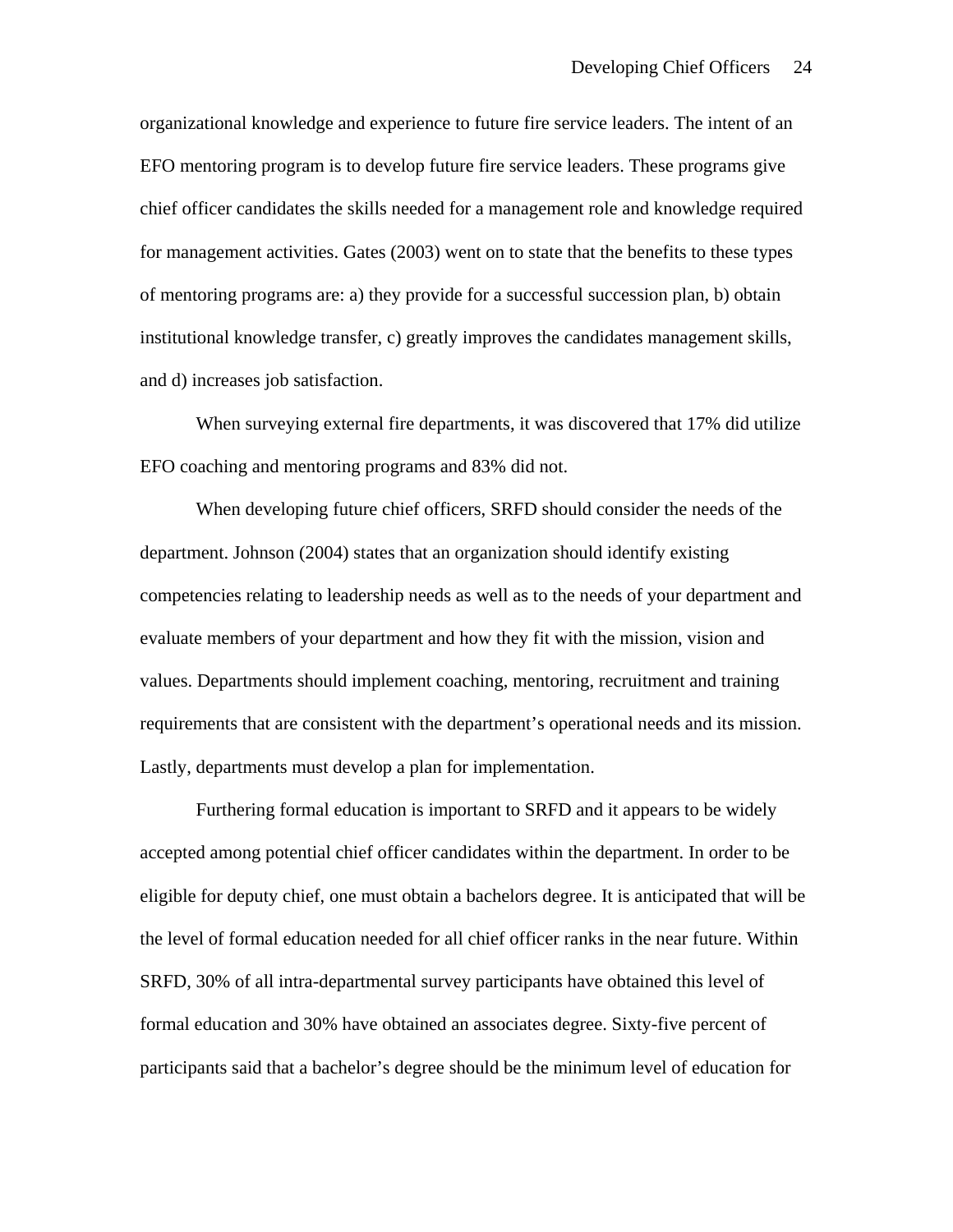chief officer positions. Cade (2007) states the National Fire Academy, Executive Fire Officer Program (EFOP) will move to a baccalaureate from a regionally accredited institution of higher learning as a prerequisite for entrance into the program in fiscal year 2010.

 Through research and surveys the author has discovered that SRFD is slightly behind where it should be with having a substantial number of qualified chief officer candidates to fill looming vacancies. The intra-department survey was sent to all 43 fire captains, 30 of which participated. The survey revealed that 64% of the surveyed fire captains were eligible to take a chief officer's promotional exam, but only 30% stated they would. There were 63% who stated, they would be interested in taking advantage of training and/or educational opportunities outside SRFD in order to better their chances of becoming a chief officer. Currently, 40% are enrolled in the State Fire Marshal Chief Officers training program. When asked how beneficial a chief officers development program would be for the department (no benefit, some benefit or extremely beneficial), 80% stated extremely beneficial.

 There would be a cost with associated training and development programs for company officers. The City of Santa Rosa is currently under budgetary restraints due to the housing market and sales tax shortfalls. Many of these programs prove unfeasible at this time due to the current budgetary restraints. One might argue that there is also a cost associated with not implementing training and employee development programs.

 The author found through the literature review and surveys that there are better ways to develop SRFD chief officer candidates than what is currently taking place. Although there is not a standardized approach for employee development, there are many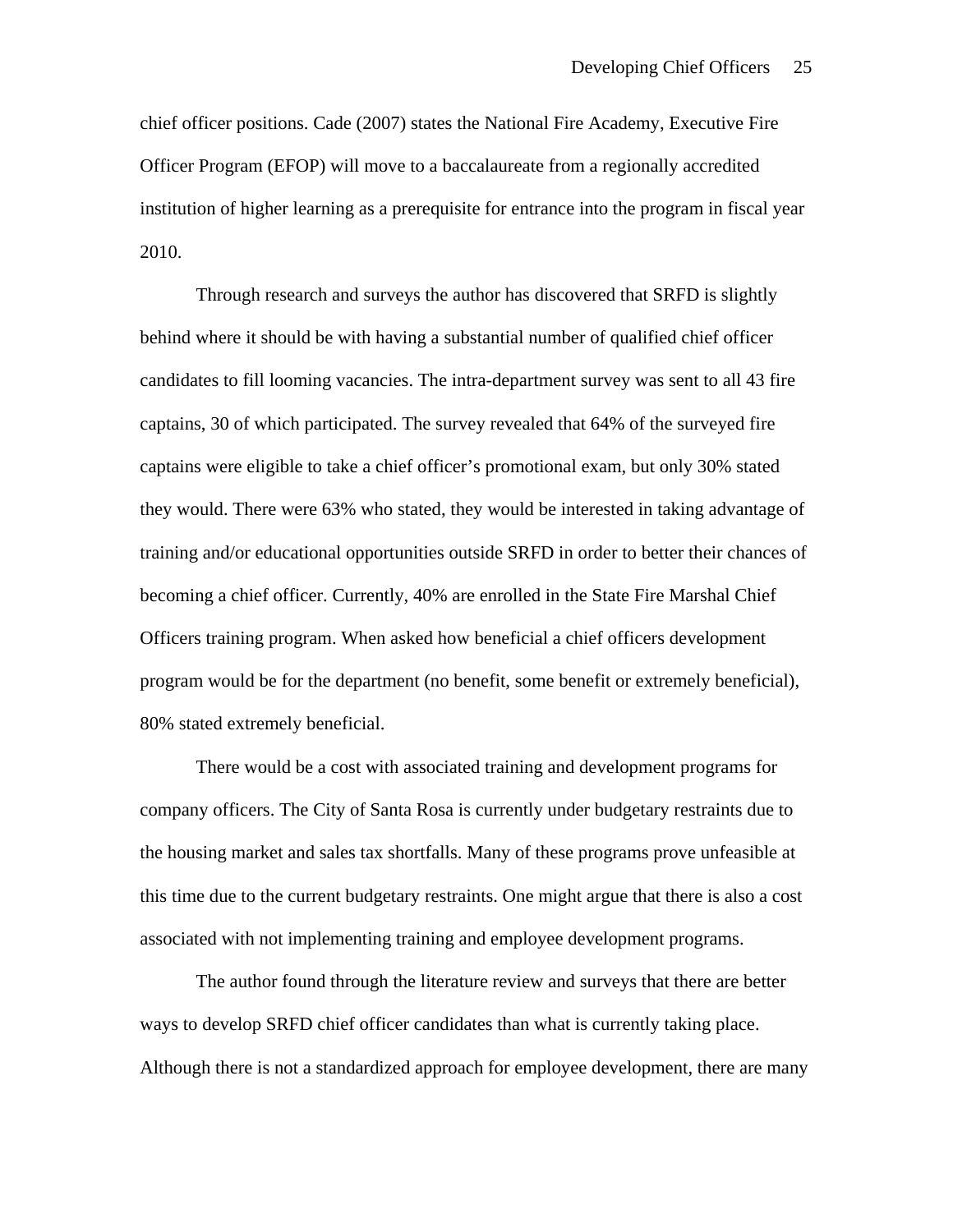components and characteristics that should be considered when developing these programs. The information gathered will assist the author and SRFD with increasing the pool of qualified candidates for chief officer positions within SRFD.

The SRFD has a unique opportunity to create an employee development program in order to avoid the possibility of not having qualified internal chief office candidates. While timing of such a program is of the utmost importance, it will also provide guidance and a standardized approach for future leaders of SRFD to follow in order to obtain chief officer promotional opportunities.

### Recommendations

 The problem, as previously stated, was that all SRFD chief officers will retire by 2012 and there are limited numbers of qualified personnel to fill these management positions, thereby leading to the possible discontinuity of the department's mission: to protect life and property. The purpose of this applied research project was to research and identify how SRFD can increase their qualified pool of chief officer candidates.

 The findings in this study demonstrate the need for a formal chief officer employee development program within SRFD. If this comprehensive program is not developed to assist the department with the transition of the entire management staff, the current administration will fail to increase and develop the pool of qualified chief officer candidates.

Based on information gathered in the literature review and the analysis of the results the following recommendations are suggested to assist SRFD with the development of a formal chief officer development program: a) obtain support from labor, management and human resources, b) form a committee to develop a chief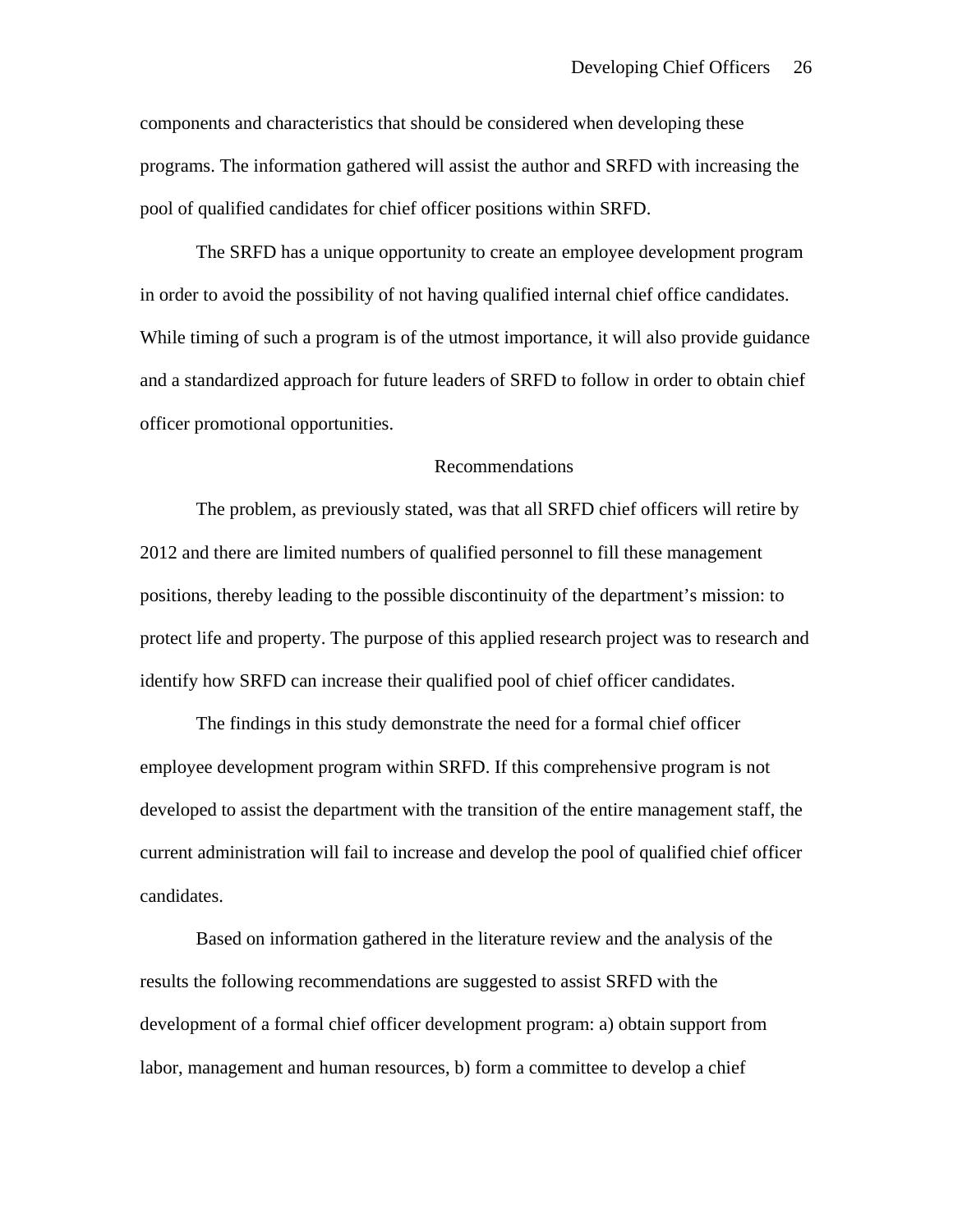officer's development program, c) develop short term and long term goals of the program, d) review SRFD's mission statement for alignment with the program, e) develop an evaluation tool to gauge the efficiency of the program, f) implement the program as soon as possible, and g) conduct on-going evaluations of the program in order to ensure it stays on track with the department's mission.

Development of a chief officer's employment development program should become a high priority of today's managers. Collins (2007) states that this type of planning is not based on a reaction due to an unexpected event; it is a proactive process which secures the human resource needs to secure success in an organization.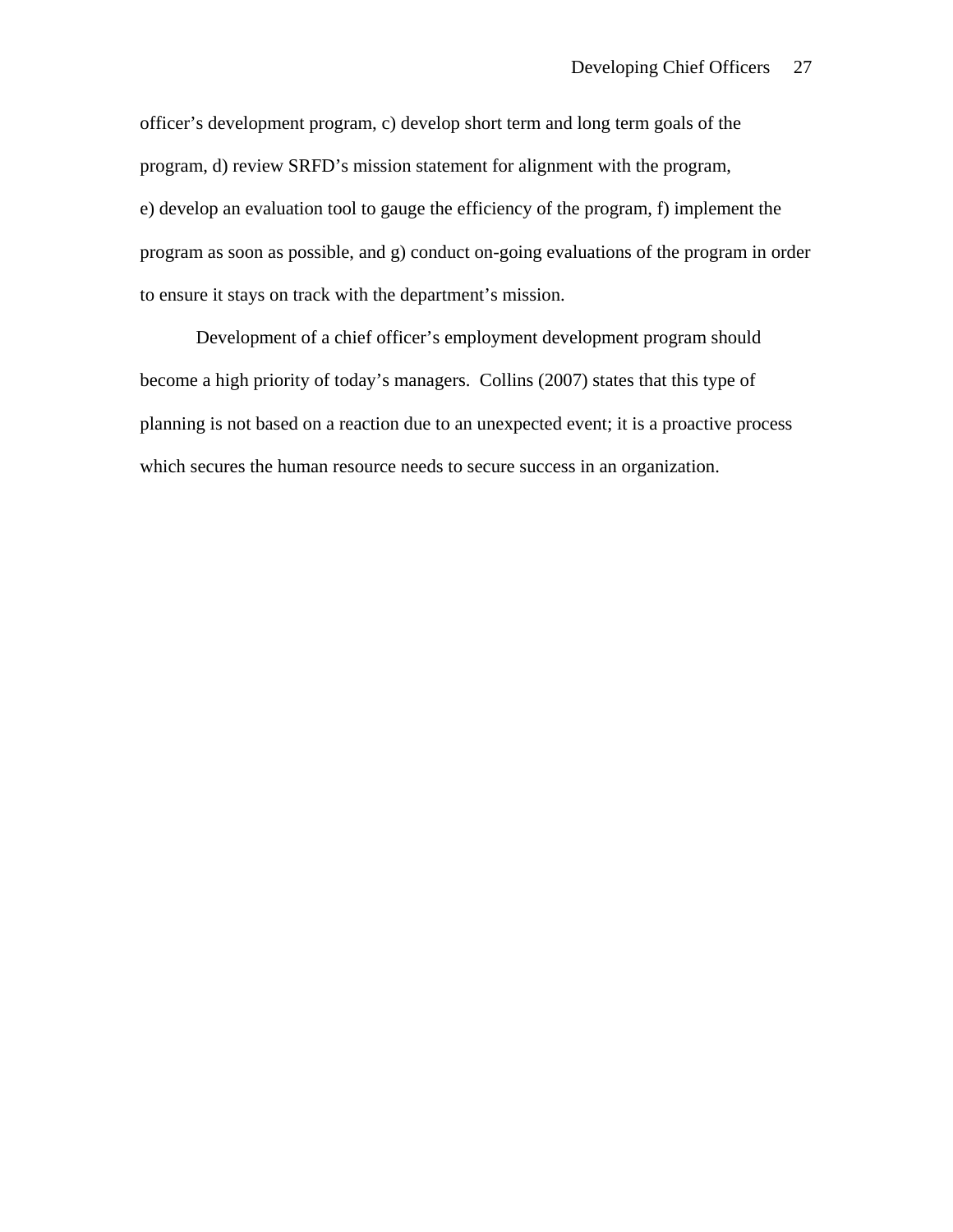### Reference

- Barr, R. C., & Eversole, J. M. (Eds.). (2003). *The fire chief's handbook*. Oklahoma: PennWell
- Cade, G. (2007). *USFA's Executive Fire Officer Program Receives A Record Number of Applicants and Makes 2008 Selections.* Retrieved October 15, 2007, from http://www.usfa.ha.gov/media/press/2007releases/082407.shtm
- City of Santa Rosa. (2006) *Memorandum of Understanding Between the City of Santa Rosa and the Santa Rosa Firefighters, Local 1401 July 1, 2006 – June 30, 2012.*
- Cochran, K. (2007). *Parting Ways.* Retrieved October 13, 2007, from http://firechief.com/mag/firefighting\_parting\_ways/
- Coleman, R. (2004). *Lower-case leadership is the first step of journey*: Retrieved October 12, 2007, from http://firechief.com/leadership/managementadministration/firefighting\_lowercase\_leadership\_firest/index.hmtl
- Collins, K., & Collins S., (2007). *Succession planning and leadership development: critical business strategies for health organizations*: Retrieved October 12, 2007, from www.ahraonline.org/confed/education/2007January Februaryl/2007Januaryfebruaryl.pdf
- Dargan, K. (2006). *Office of the state fire marshal.* Retrieved October 11, 2007 from http://osfm.fire.ca.gov/ClassSchedule.asp
- Gates, T. (2003, July). Mentoring at the executive level: *Fire Chief,* p. 104-106 Collins, S. & Collins, K. (2007, February). Succession planning and leadership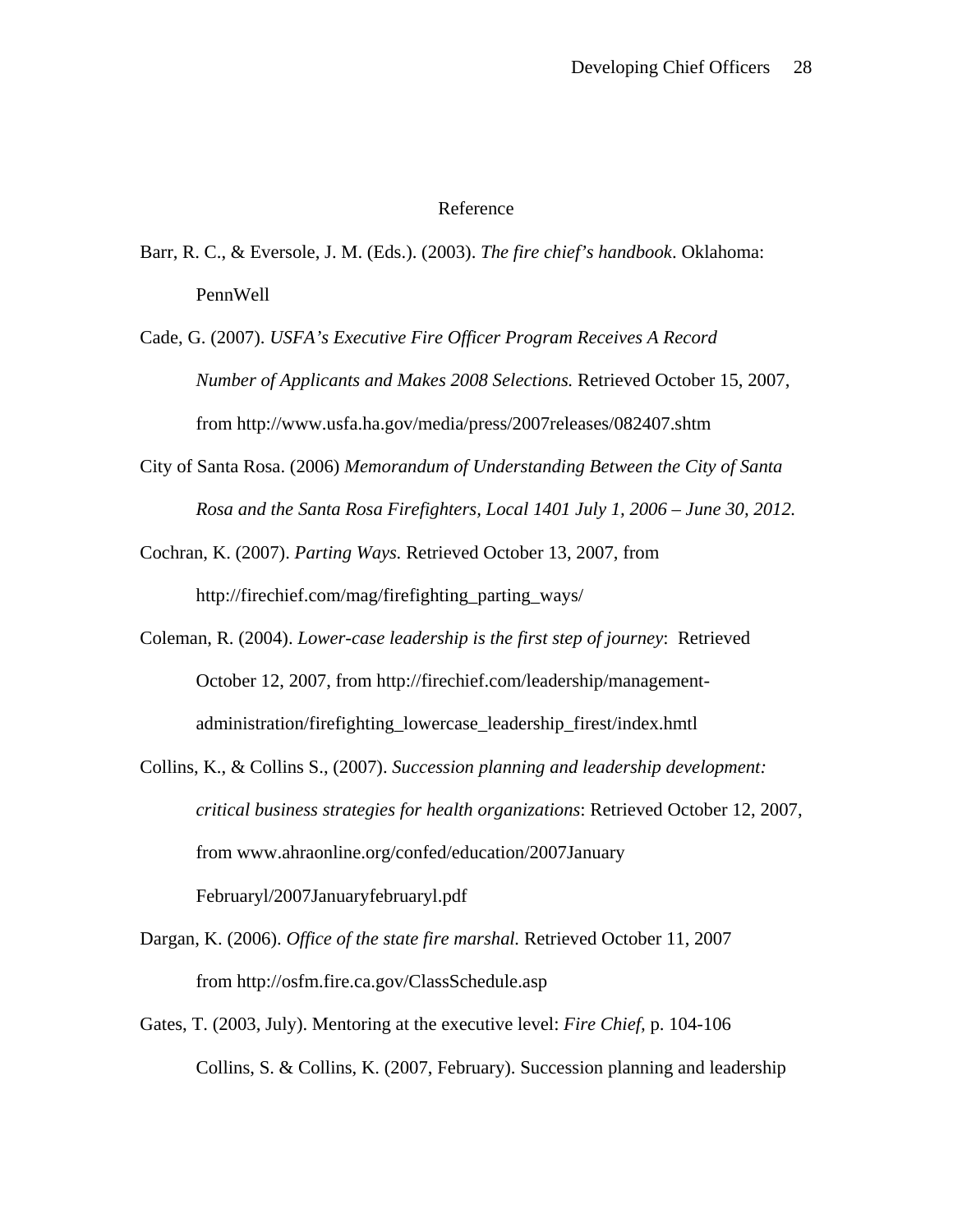development: critical business strategies for healthcare organizations:

*Radiology management,* p. 16-24

International Association of Fire Chiefs (IAFC). (2003). *Officer Development* 

*Handbook.* Fairfax, VA: IAFC Foundation

- International Fire Service Training Association. (2004). *Chief Officer.* (2<sup>nd</sup> ed.) Oklahoma State University, OK: Author
- Johnson, G. (2004). *Follow the leader*: Retrieved October 15, 2007, from http://firechief.com/management/firefighting\_follow\_leader/index.html
- Montz, E. (2005). *Salinas fire department challenges.* Retrieved May 19, 2007, from http://www.ci.salinas.ca.us/fire/chiefletter.html
- National Fire Protection Agency. (2003). NFPA *1021 Standard for Fire Officer Professional Qualifications.* Quincy, MA: Author
- Robins, S., & DeCenzo, D. (2004). *Fundamental of Management, Essential Concepts and Applications (4<sup>th</sup> ed.).* Upper Saddle River, NJ: Prentice Hall
- Walker, K. (2007). *Employee development policy.* Retrieved October 5, 2007, from http://ci.santa-rosa.ca.us/hu/pdf/policies/Employee\_Development\_Policy.pdf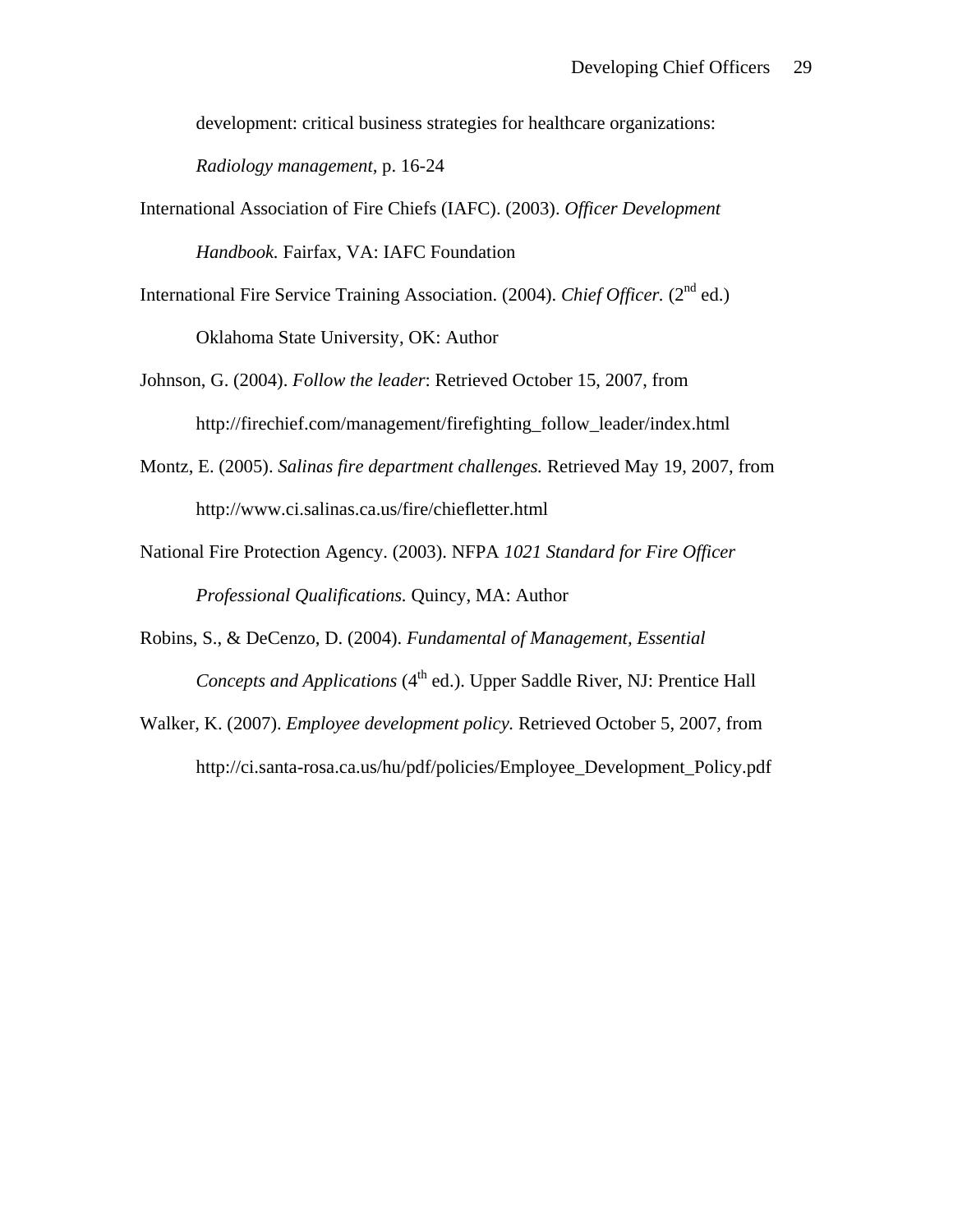## Appendix A

## **MEMORANDUM**

| DATE:           | September 26, 2008              |
|-----------------|---------------------------------|
| TO:             | <b>Fire Department Captains</b> |
| FROM:           | Bill Shubin, Fire Captain       |
| <b>SUBJECT:</b> | Development of Chief Officers   |

Last spring I completed the Executive Development class at the National Fire Academy in Emmitsburg, Maryland. This is the first of four classes of the Executive Fire Officer Program. As part of this course, I am required to complete a research paper that pertains to the course work. I have chosen to research options for developing chief officers within the Santa Rosa Fire Department.

This type of succession planning is a systematic approach to assist our department with filling vacancies at the chief officer level. It will ensure that personnel are capable, competent and willing to occupy these leadership roles.

As part of this research I am asking each of you to fill out the attached survey by October 28, 2007.

http://www.surveymonkey.com/s.aspx?sm=gstnnq6gBb4LRIzx8ZWtGQ\_3d\_3d

All survey results are confidential.

Thank you for your cooperation.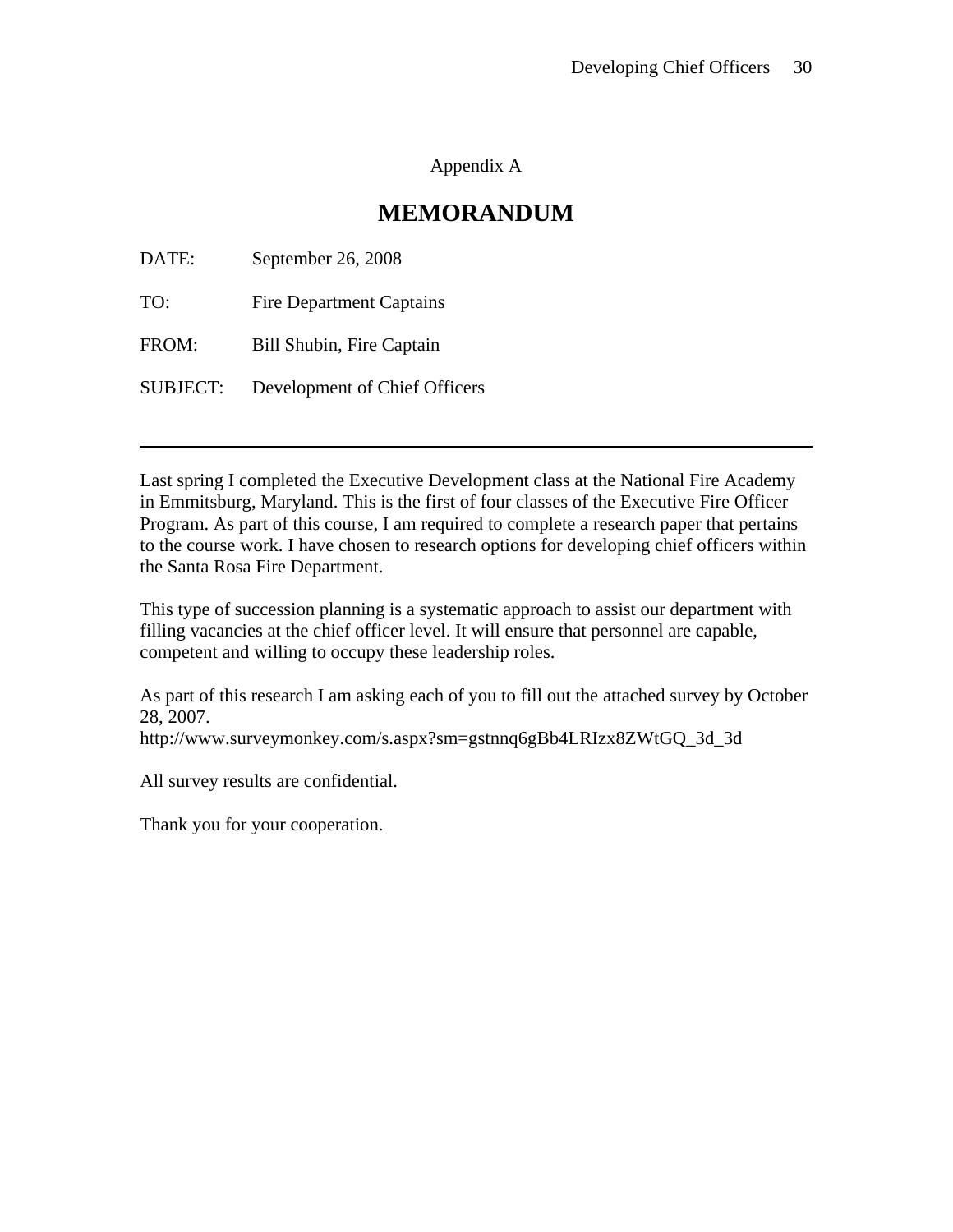### Appendix B

# **Developing Chief Officers Intra-Departmental Survey**

This survey was sent via surveymonkey.com to 43 fire captains within the Santa Rosa Fire Department.

- 1. How many years have you worked for Santa Rosa Fire Department?
	- a) 1-5 years
	- b) 6-10 years
	- c) 11-15 years
	- d) 16-20 years
	- e) 21-25 years
	- f) 26-30+ years
- 2. How many years have you been a fire captain?
	- a) 0-5 years
	- b) 6-10 years
	- c) 11-15 years
	- d) 16-20 years
	- e) 21-25 years
- 3. What is your highest level of education?
	- a) High School/GED
	- b) Some College
	- c) Associates Degree
	- d) Bachelors Degree
	- e) Masters Degree
	- f) Doctorate
- 4. What should the level of education be for a chief officer?
	- a) High School/GED
	- b) Some College
	- c) Associates Degree
	- d) Bachelors Degree
	- e) Masters Degree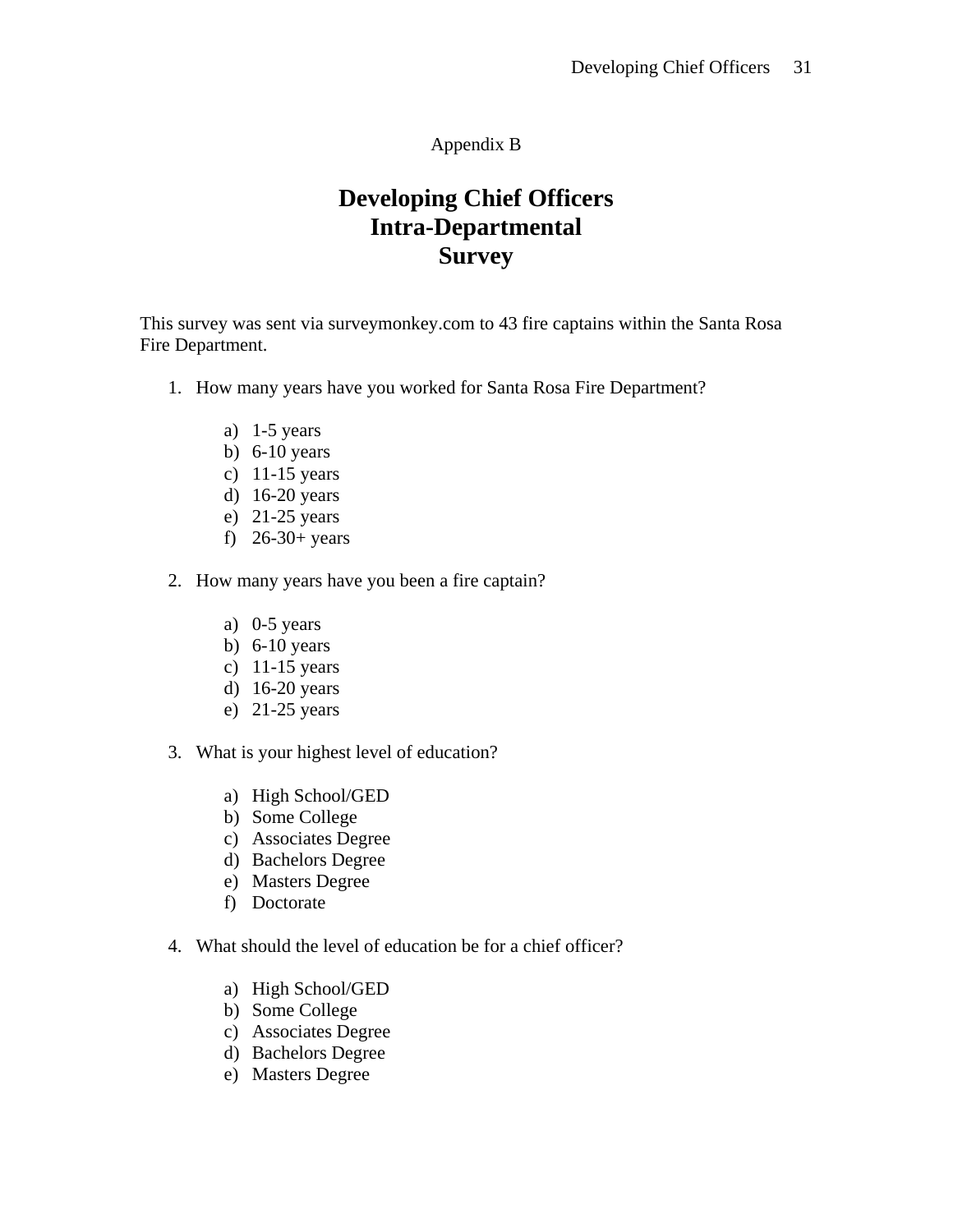- 5. Are you currently eligible to participant in a chief officer's exam?
	- a) Yes
	- b) No
- 6. Would you participate in a chief officer's exam if you were eligible?
	- a) Yes
	- b) No
- 7. Are you currently taking courses to complete your State Fire Marshal Chief Officer certification?
	- a) Yes
	- b) No
- 8. Would you take advantage of training and/or educational opportunities outside the Santa Rosa Fire Department to better your chances of becoming a chief officer?
	- a) Yes
	- b) No
- 9. How beneficial would an employee development program for chief officer be to you as an individual?
	- a) No benefit
	- b) Some benefit
	- c) Extremely beneficial
- 10. How beneficial do you believe and employee development program for chief officer would be to the department?
	- a) No benefit
	- a) Some benefit
	- b) Extremely beneficial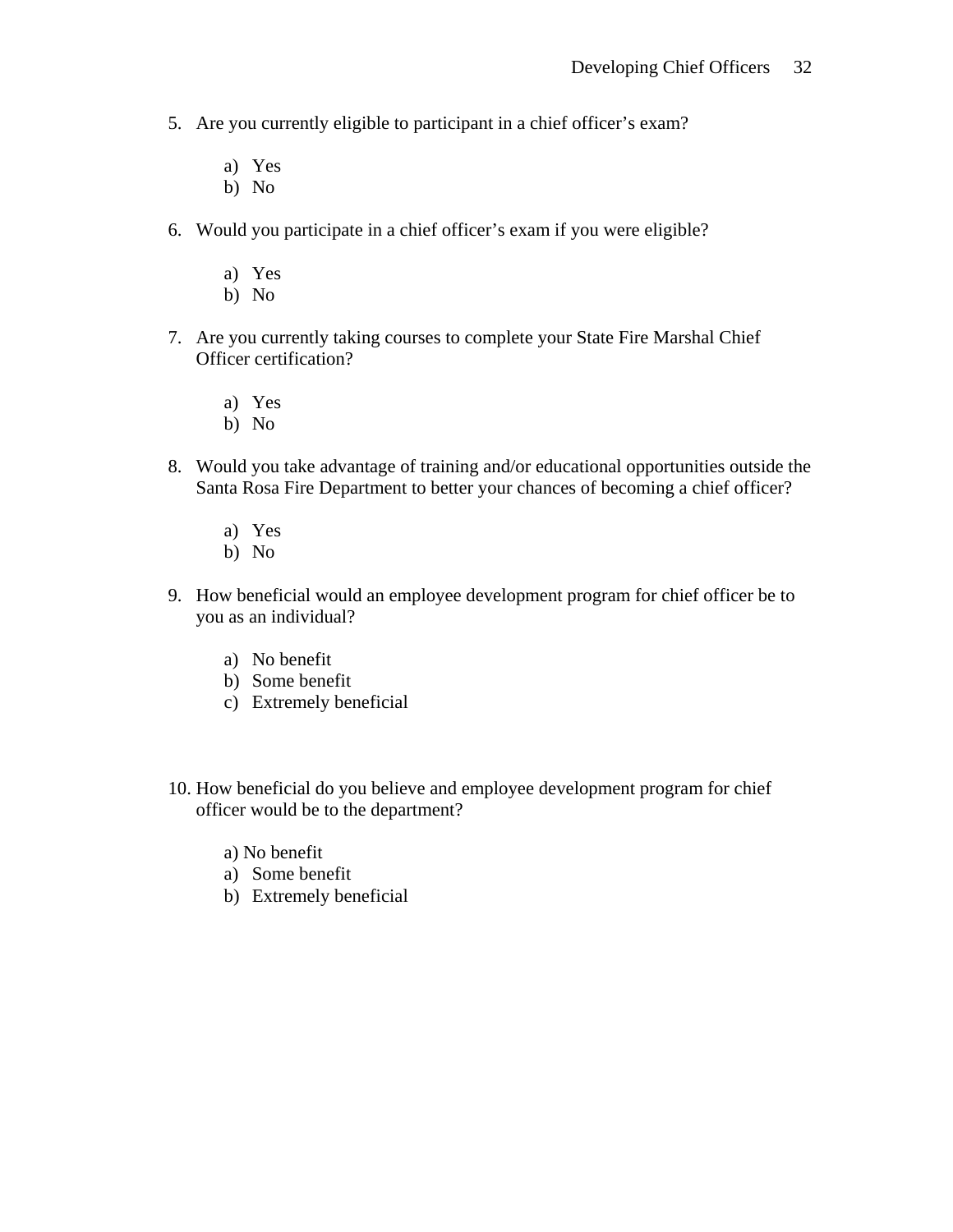## Appendix C

# **Developing Chief Officers Intra-Departmental Survey Results**

This survey was sent via surveymonkey.com to 43 fire captains within the Santa Rosa Fire Department.

1. How many years have you worked for Santa Rosa Fire Department?

| a) $1-5$ years    | (0) |       |
|-------------------|-----|-------|
| b) $6-10$ years   | (7) | 23.3% |
| c) $11-15$ years  | (3) | 10.0% |
| d) $16-20$ years  | (8) | 26.7% |
| e) $21-25$ years  | (6) | 20.0% |
| f) $26-30+ years$ | (6) | 20.0% |

## 2. How many years have you been a fire captain?

| a) $0-5$ years   | (9) | 30.0% |
|------------------|-----|-------|
| b) $6-10$ years  | (8) | 26.7% |
| c) $11-15$ years | (8) | 26.7% |
| d) $16-20$ years | (3) | 10.0% |
| e) $21-25$ years | (2) | 6.7%  |

### 3. What is your highest level of education?

|    | a) High School/GED   | (0)  |        |
|----|----------------------|------|--------|
|    | b) Some College      | (10) | 33.3 % |
|    | c) Associates Degree | (9)  | 30.0%  |
|    | d) Bachelors Degree  | (9)  | 30.0%  |
|    | e) Masters Degree    | (2)  | 6.7%   |
| f) | Doctorate            | (0)  |        |

### 4. What should the level of education be for a chief officer?

| a) High School/GED   | (0)  |       |
|----------------------|------|-------|
| b) Some College      | (5)  | 17.2% |
| c) Associates Degree | (5)  | 17.2% |
| d) Bachelors Degree  | (19) | 65.5% |

e) Masters Degree (0)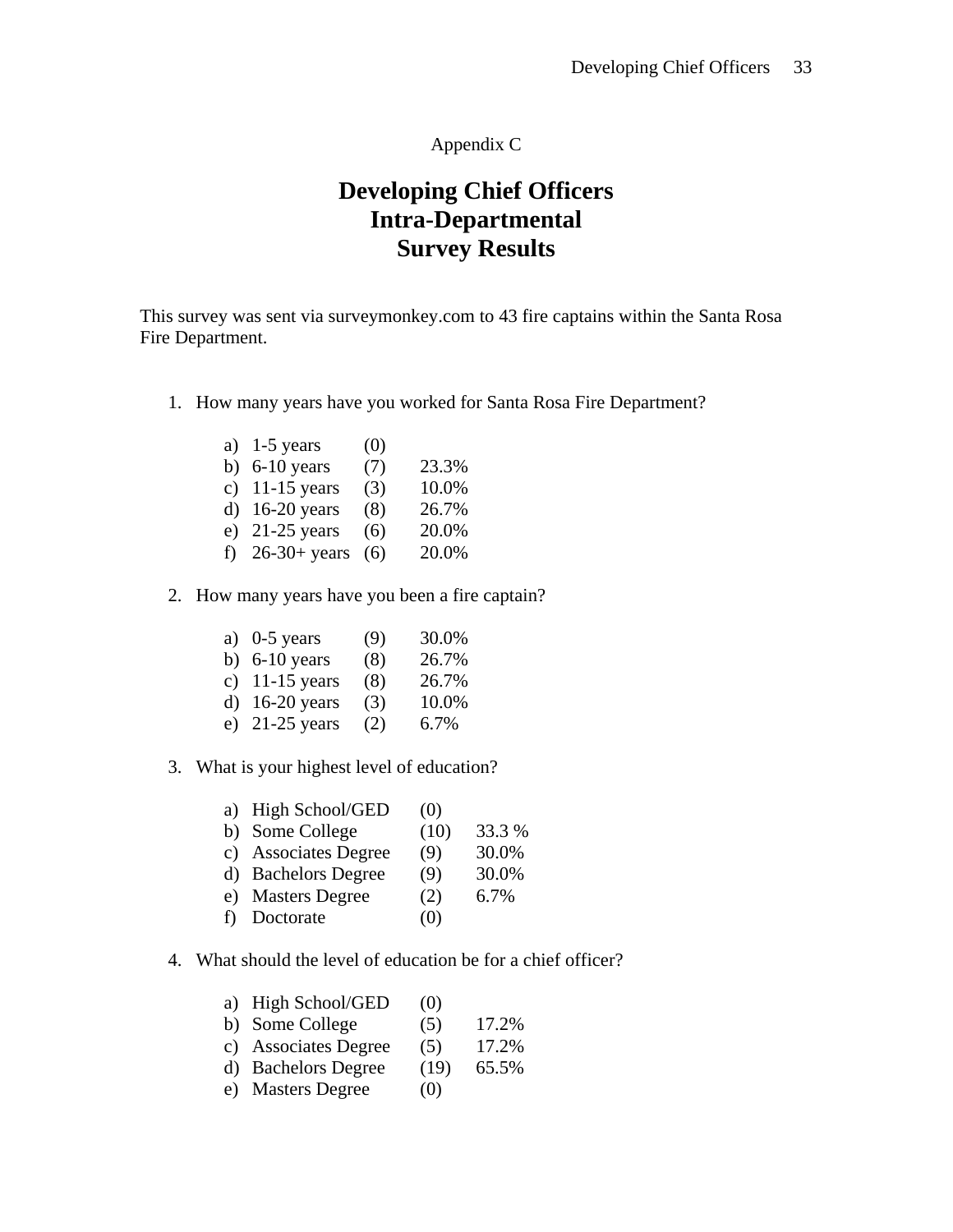- 5. Are you currently eligible to participant in a chief officer's exam?
	- a) Yes (18) 64.3% b) No (10) 35.7%
- 6. Would you participate in a chief officer's exam if you were eligible?
	- a) Yes (9) 30.0% b) No  $(21)$  70.0%
- 7. Are you currently taking courses to complete your State Fire Marshal Chief Officer certification?
	- a) Yes (12) 40.0% b) No (18) 60.0%
- 8. Would you take advantage of training and/or educational opportunities outside the Santa Rosa Fire Department to better your chances of becoming a chief officer?
	- a) Yes (19) 63.3% b) No (11) 36.7%
- 9. How beneficial would an employee development program for chief officer be to you as an individual?

| a) No benefit                        | (7)  | 23.3% |
|--------------------------------------|------|-------|
| b) Some benefit                      | (12) | 40.0% |
| c) Extremely beneficial $(11)$ 36.7% |      |       |

- 10. How beneficial do you believe and employee development program for chief officer would be to the department?
	- a) No benefit  $(1)$  3.3%
	- b) Some benefit  $(5)$  16.7%
	- c) Extremely beneficial (24) 80.0%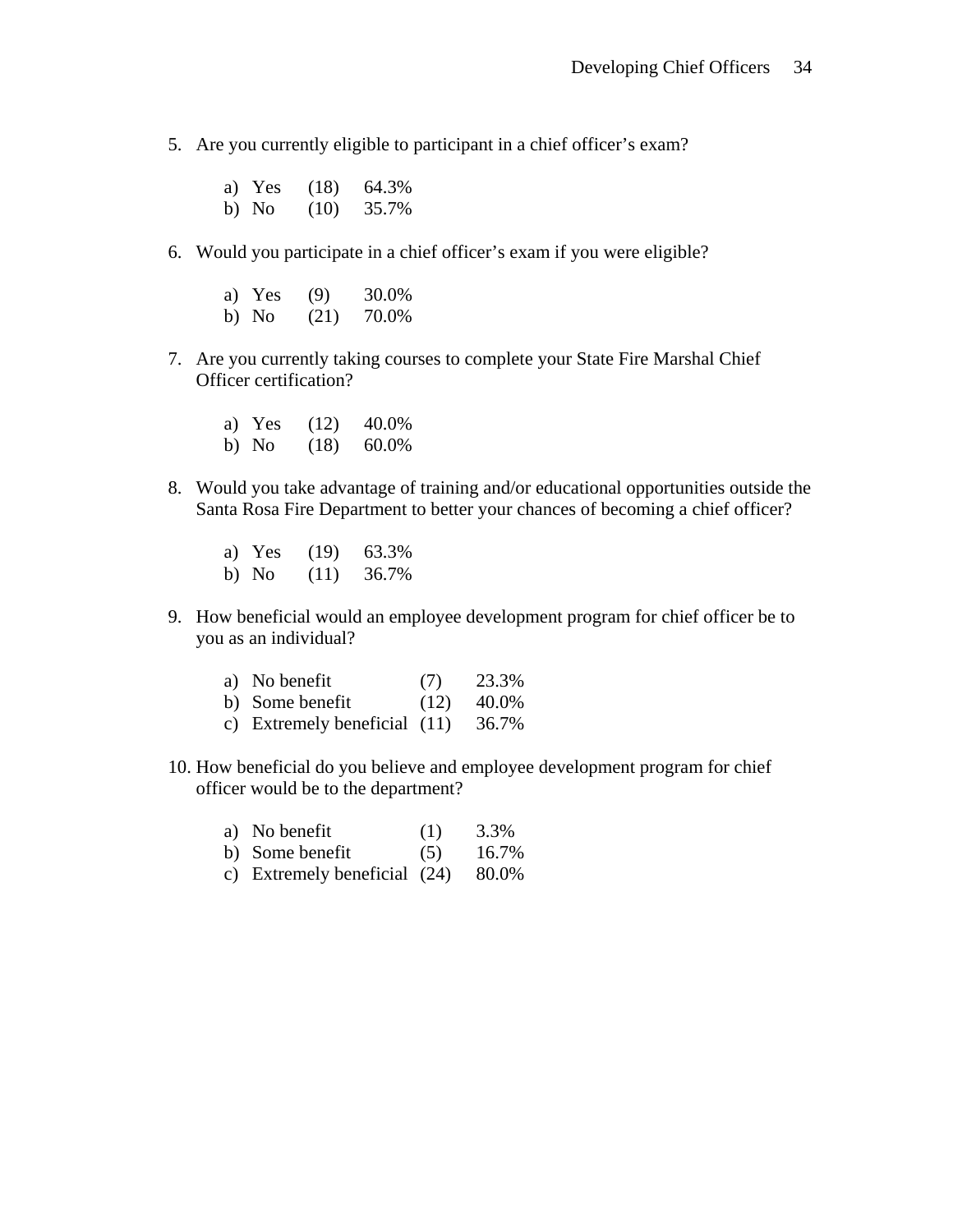### Appendix D

## **MEMORANDUM**

| DATE:           | September 26, 2008            |
|-----------------|-------------------------------|
| TO:             | Bay Area Comparable Cities    |
| FROM:           | Bill Shubin, EMS Manager      |
| <b>SUBJECT:</b> | Development of Chief Officers |

Last spring I completed the Executive Development class at the National Fire Academy in Emmitsburg, Maryland. This is the first of four classes of the Executive Fire Officer Program. As part of this course, I am required to complete a research paper that pertains to the course work. I have chosen to research options for developing chief officers within the Santa Rosa Fire Department.

This type of succession planning is a systematic approach to assist our department with filling vacancies at the chief officer level. It will ensure that personnel are capable, competent and willing to occupy these leadership roles.

As part of this research I am asking each of you to fill out the attached survey by October 28, 2007.

http://www.surveymonkey.com/s.aspx?sm=DiI93C7k60OkON0PovJh\_2bA\_3d\_3d

All survey results are confidential.

Thank you for your cooperation.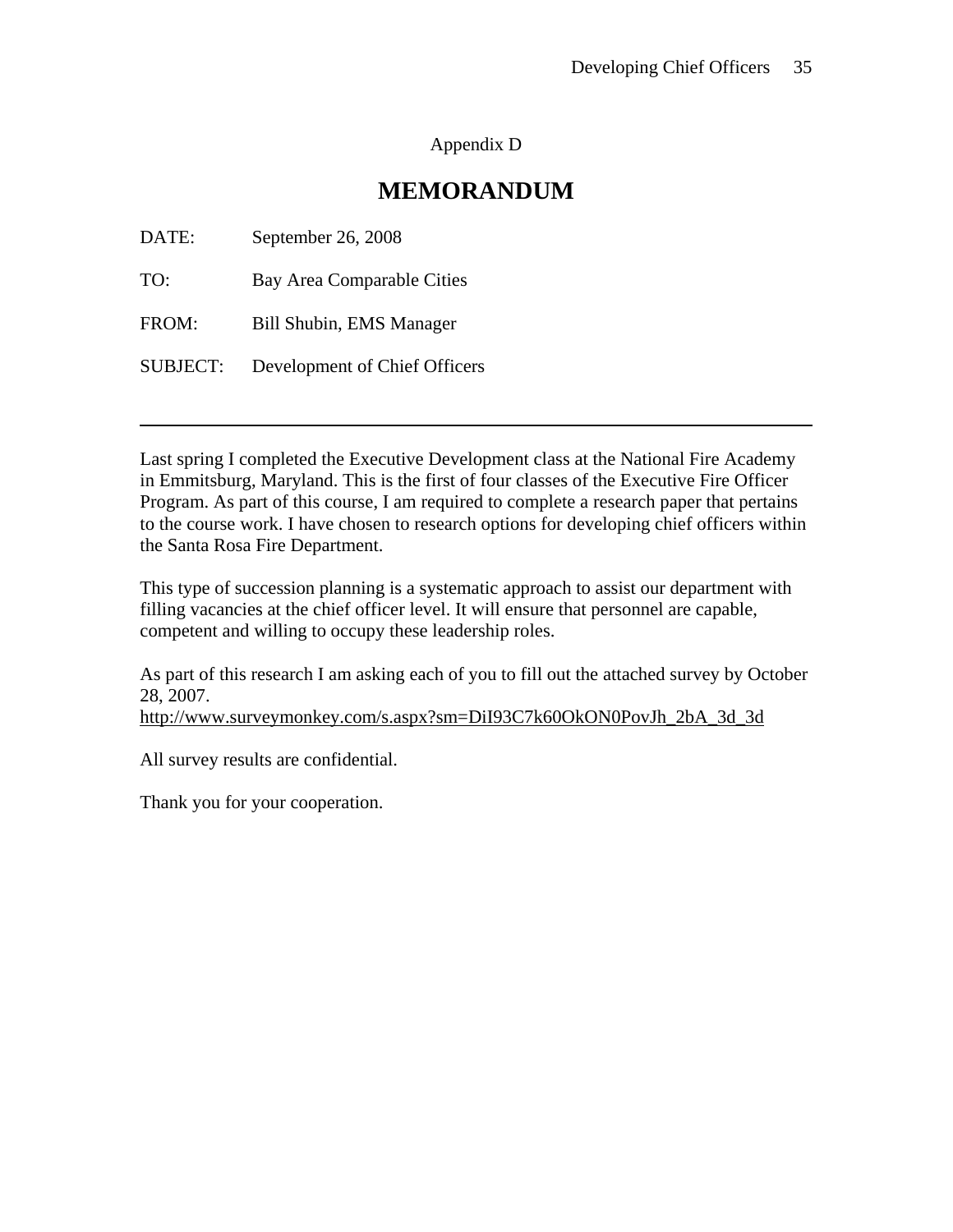## Appendix E

# **Chief Officer Development 10 Comparable Cities Survey**

This survey was sent via surveymonkey.com to the 10 City of Santa Rosa comparable cities.

- 1. What is the respondent's rank in the organization?
- 2. Does your department have a chief officer development program?
	- a) Yes
	- b) No
- 3. If yes to question #2, what type of curriculum and/or criteria is used?

Comment box

- 4. What is the level of education required for a chief officer in your department?
	- a) High School/GED

 $\overline{\phantom{a}}$  ,  $\overline{\phantom{a}}$  ,  $\overline{\phantom{a}}$  ,  $\overline{\phantom{a}}$  ,  $\overline{\phantom{a}}$  ,  $\overline{\phantom{a}}$  ,  $\overline{\phantom{a}}$  ,  $\overline{\phantom{a}}$  ,  $\overline{\phantom{a}}$  ,  $\overline{\phantom{a}}$  ,  $\overline{\phantom{a}}$  ,  $\overline{\phantom{a}}$  ,  $\overline{\phantom{a}}$  ,  $\overline{\phantom{a}}$  ,  $\overline{\phantom{a}}$  ,  $\overline{\phantom{a}}$ 

- c) Some College
- d) Associates Degree
- e) Bachelors Degree
- f) Masters Degree
- 5. Does your department currently have an adequate number of qualified internal candidates for chief officer positions?
	- a) Yes
	- b) No
- 6. Does your department utilize NFPA 1021 as a guide for management training?
	- a) Yes
	- b) No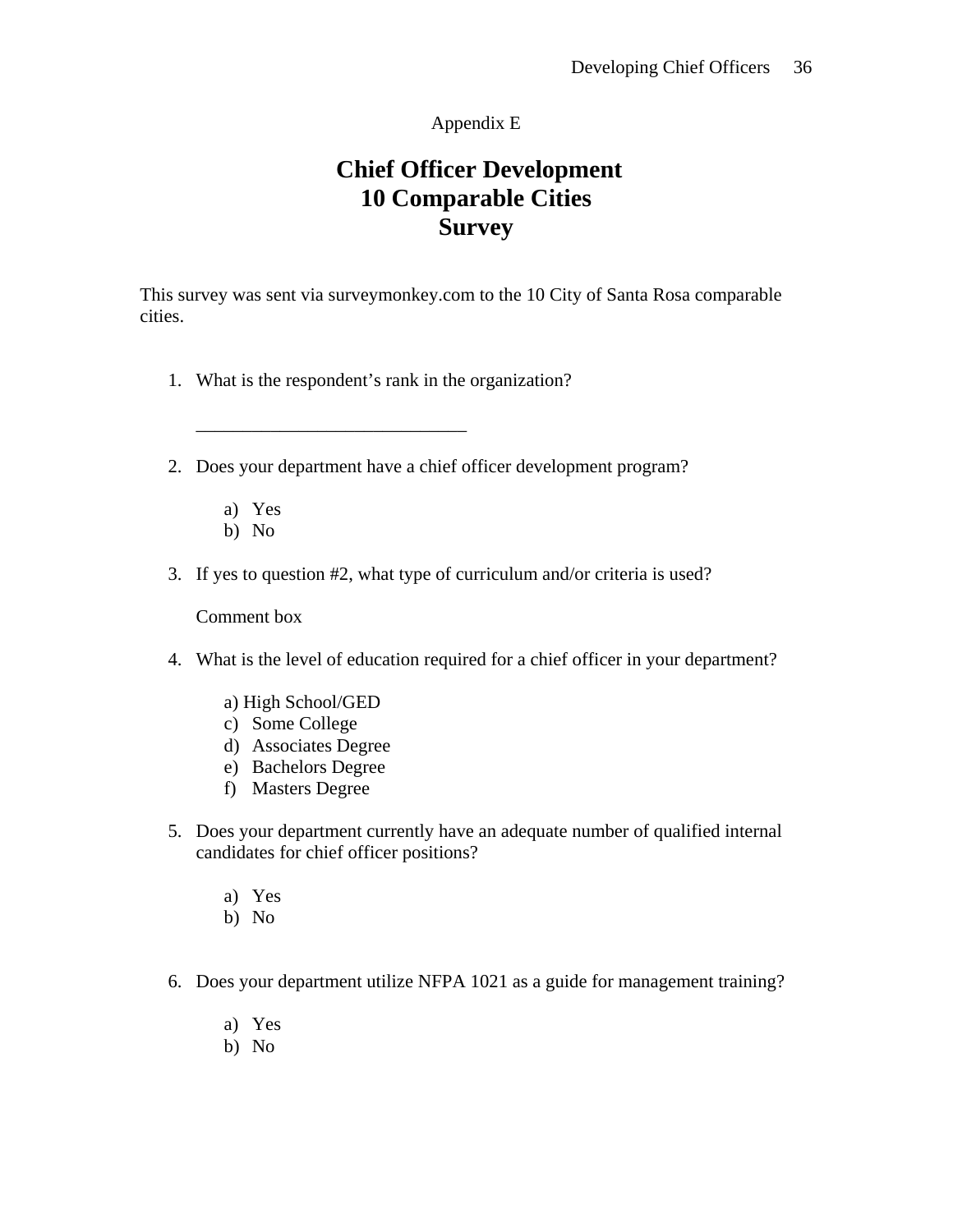- 7. Does your department require State Fire Marshal Chief Officer certificate for chief officer exams?
	- a) Yes
	- b) No
- 8. Do members of your department take advantage of training and/or educational opportunities outside the department to better their chances of becoming a chief officer?
	- a) Yes
	- b) No
- 9. Does your department utilize a formal coaching or mentoring programs for chief officer development?
	- a) Yes
	- b) No
- 10. Does your department have a succession plan in place for chief officer positions?
	- a) Yes
	- b) No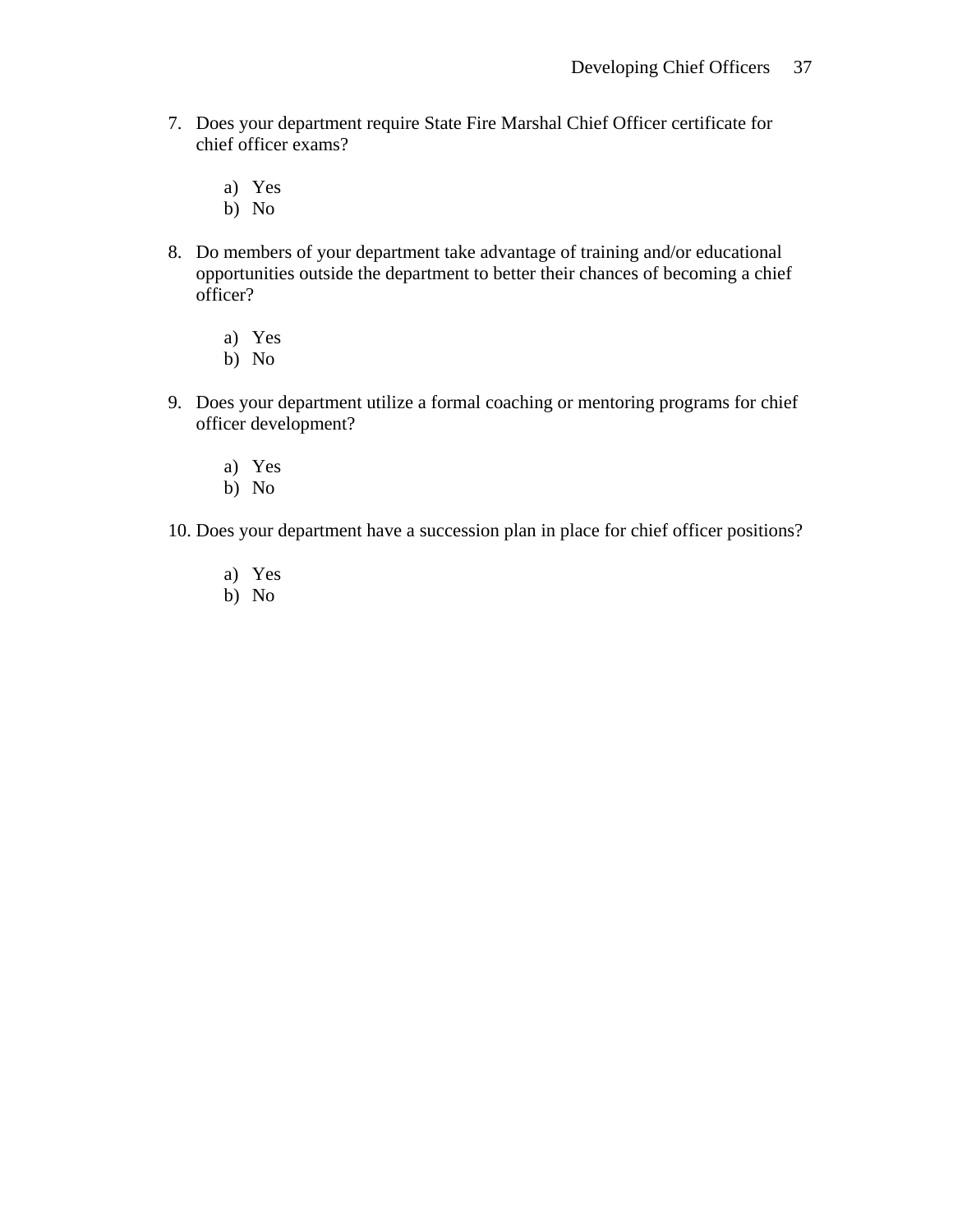### Appendix F

# **Chief Officer Development 10 Comparable Cities Survey Results**

This survey was sent via surveymonkey.com to the 10 City of Santa Rosa comparable cities.

1. What is the respondent's rank in the organization?

| <b>Assistant Fire Chief</b> | (1) |
|-----------------------------|-----|
| Deputy Chief                | (1) |
| <b>Battalion Chief</b>      | (3) |
| Fire Captain                | (1) |

2. Does your department have a chief officer development program?

| a) Yes     | (2) | 40% |
|------------|-----|-----|
| b) No      | (3) | 60% |
| c) Skipped | (1) |     |

3. If yes to question #2, what type of curriculum and/or criteria is used?

Intermittent officer development lectures Career development classes which must be complete for chief officer promotional eligibility Command training In-house developed acting BC program City & Department policies reviewed 4 years as a fire captain AA/AS required Bachelors desired Chief Officer Certification (California)

4. What is the level of education required for a chief officer in your department?

|              | a) High School/GED      | (2) | 33.3% |
|--------------|-------------------------|-----|-------|
|              | g) Some College         | (1) | 16.7% |
|              | h) Associates Degree    | (2) | 33.3% |
| $\mathbf{1}$ | <b>Bachelors Degree</b> | (1) | 16.7% |
| $\mathbf{i}$ | <b>Masters Degree</b>   | (0) |       |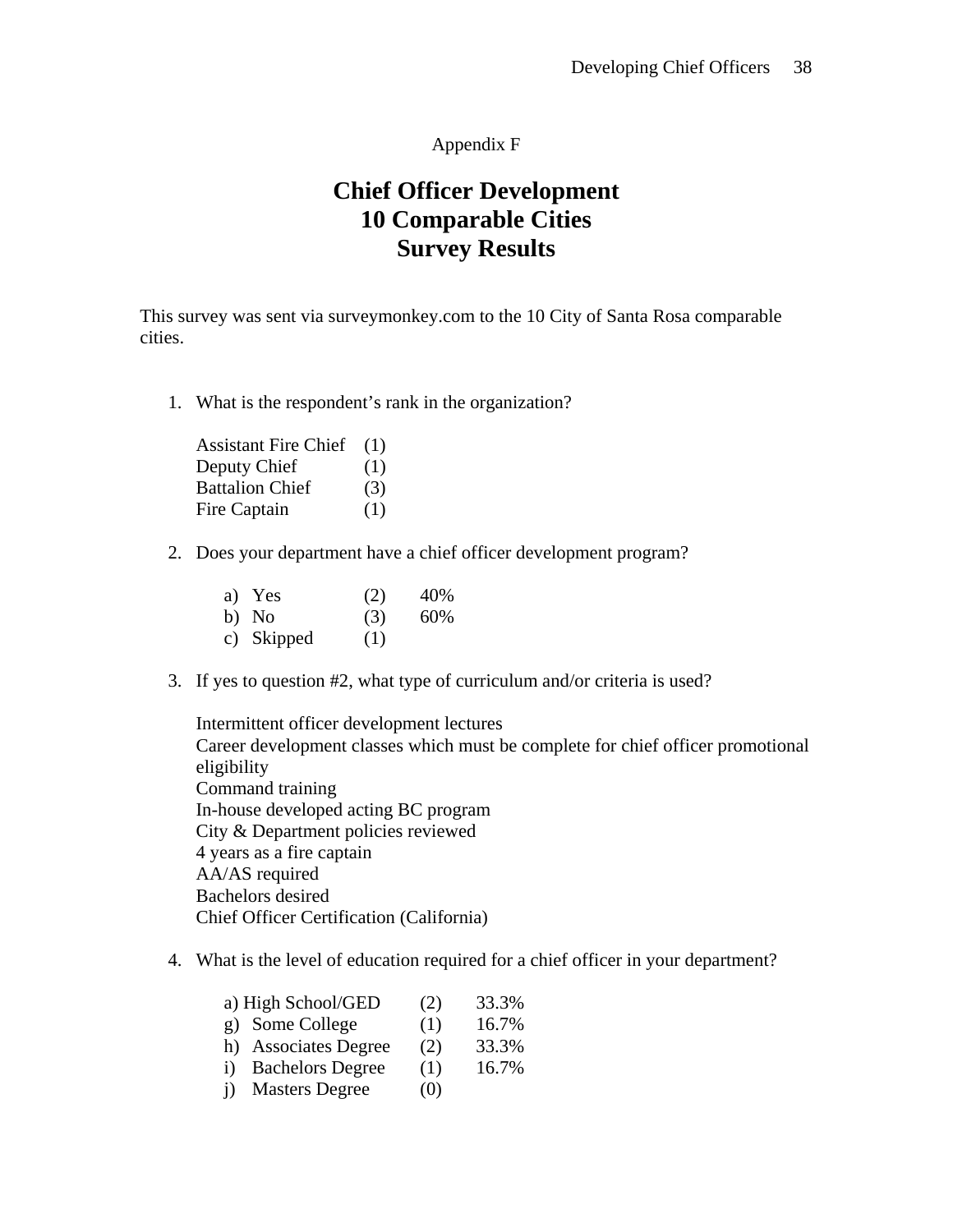5. Does your department currently have an adequate number of qualified internal candidates for chief officer positions?

| a) Yes | (3) | 50% |
|--------|-----|-----|
| b) No  | (3) | 50% |

6. Does your department utilize NFPA 1021 as a guide for management training?

| a) Yes | (1) | 16.7% |
|--------|-----|-------|
| b) No  | (5) | 83.3% |

- 7. Does your department require State Fire Marshal Chief Officer certificate for chief officer exams?
	- a) Yes (3) 50% b) No (3) 50%
- 8. Do members of your department take advantage of training and/or educational opportunities outside the department to better their chances of becoming a chief officer?
	- a) Yes (6) 100% b) No  $(0)$
- 9. Does your department utilize a formal coaching or mentoring programs for chief officer development?
	- a) Yes (1) 16.7% b) No (5) 83.3%
- 10. Does your department have a succession plan in place for chief officer positions?

| a) Yes | (1) | 16.7% |
|--------|-----|-------|
| b) No  | (5) | 83.3% |